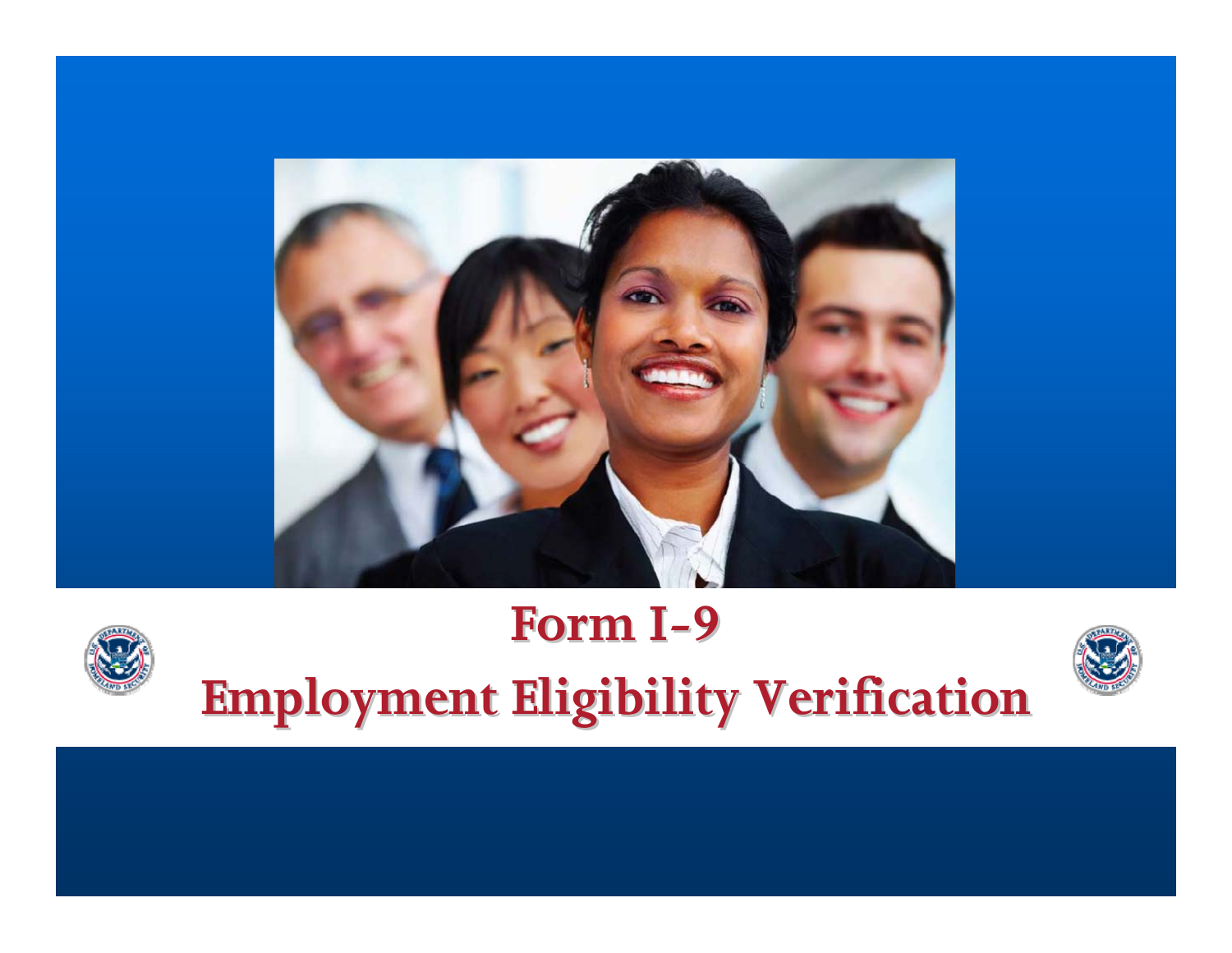

U.S. Citizenship<br>and Immigration<br>Services

# **Agenda**

**Section I: Background Section II: Completing Form I-9 Section III: Retention and Storage Section IV: Form I-9 and E-Verify**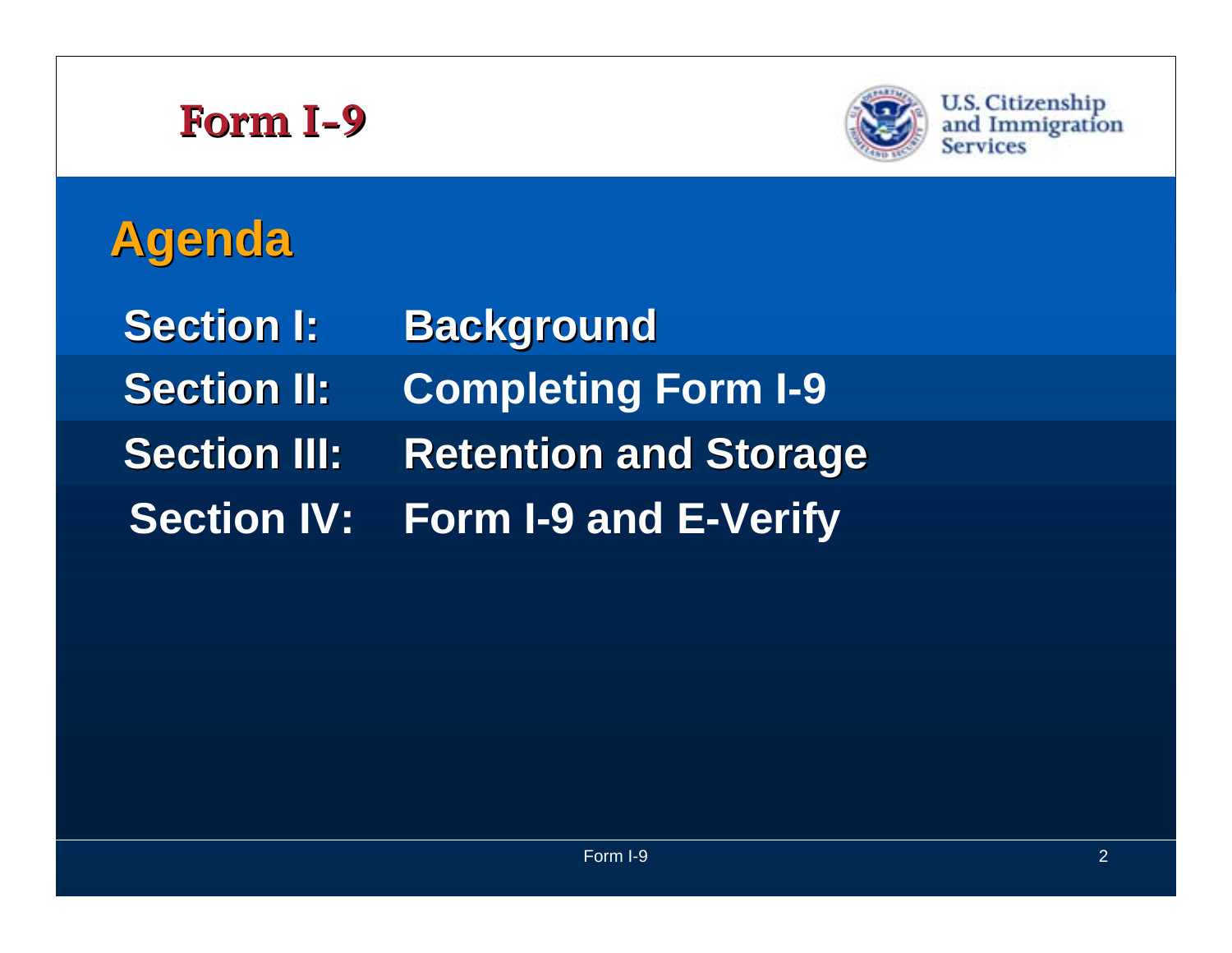



U.S. Citizenship<br>and Immigration<br>Services

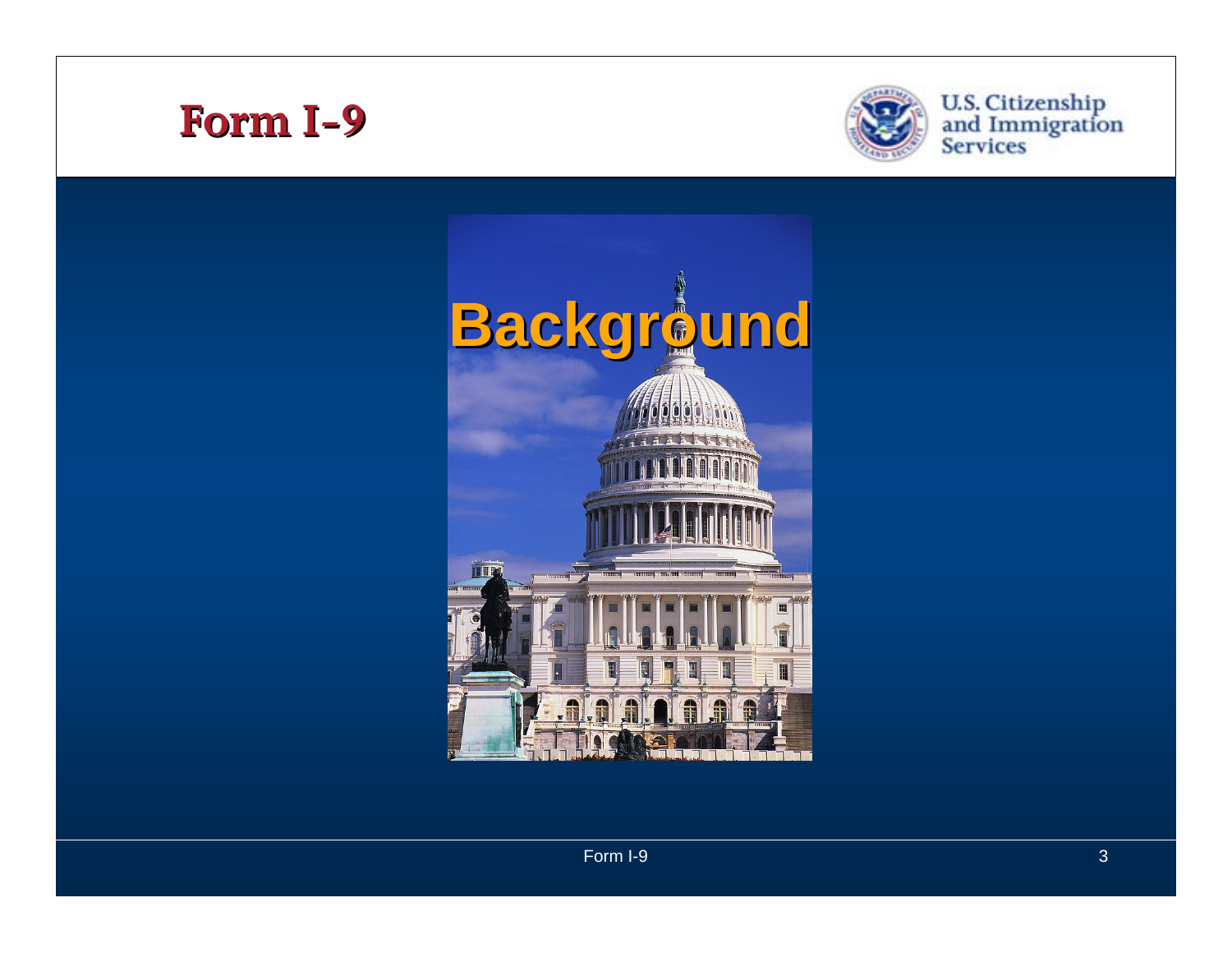



# **Background Background**

In 1986, in an effort to control illegal immigration, Congress passed the **Immigration Reform and Control Act (IRCA). Immigration Reform and Control Act (IRCA).**

**IRCA** forbids employers from knowingly hiring individuals who do not have work authorization in the United States.

The employment eligibility verification provisions of **IRCA** are found in Section 274A of the Immigration and Nationality Act (INA).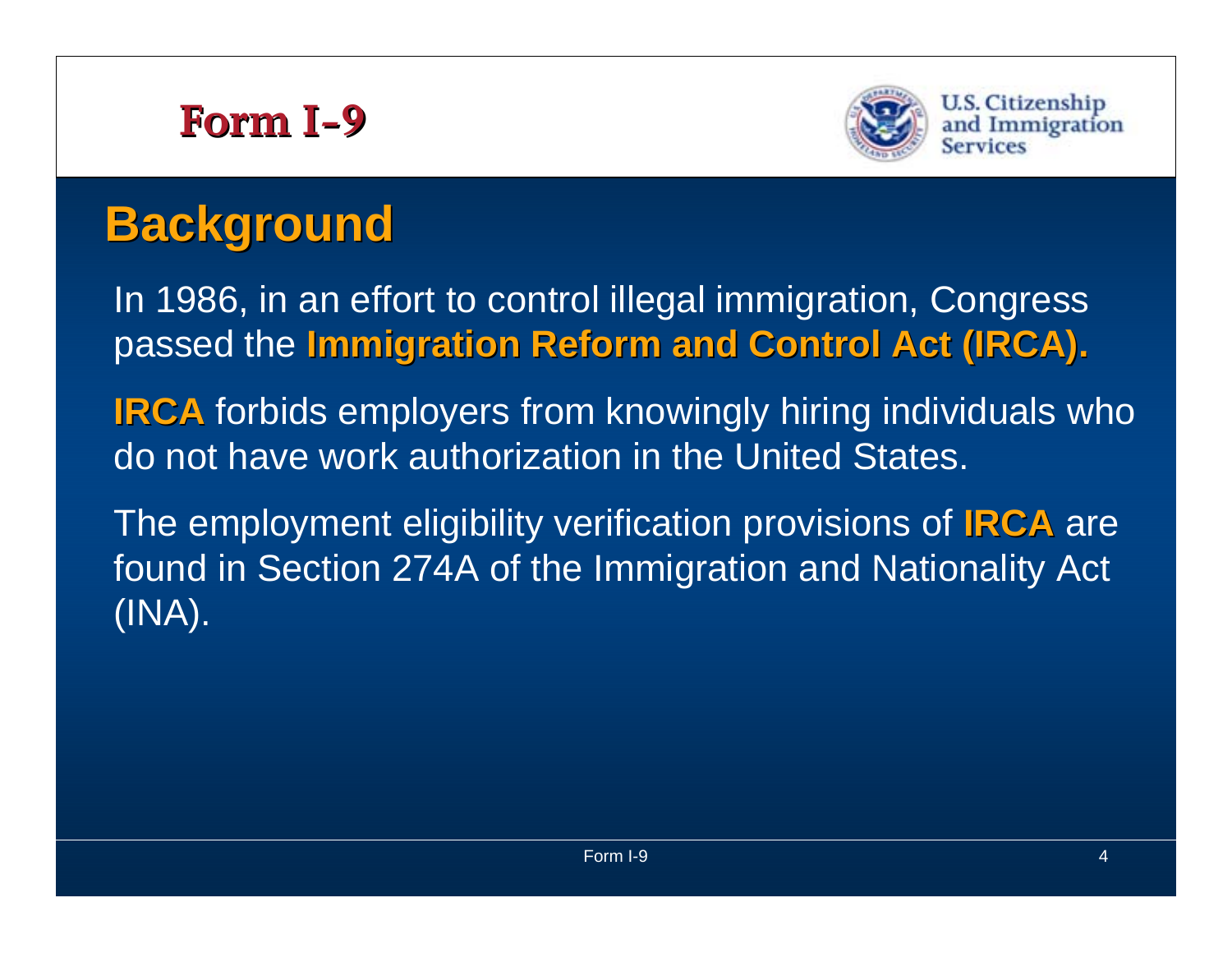

**U.S. Citizenship** and Immigration Services

# **Background Background**

Individuals who may legally work in the United States are:

- $\blacksquare$ **EXECTE Citizens of the United States**
- **Noncitizen nationals of the United States**
- **Lawful Permanent Residents**
- **Aliens authorized to work**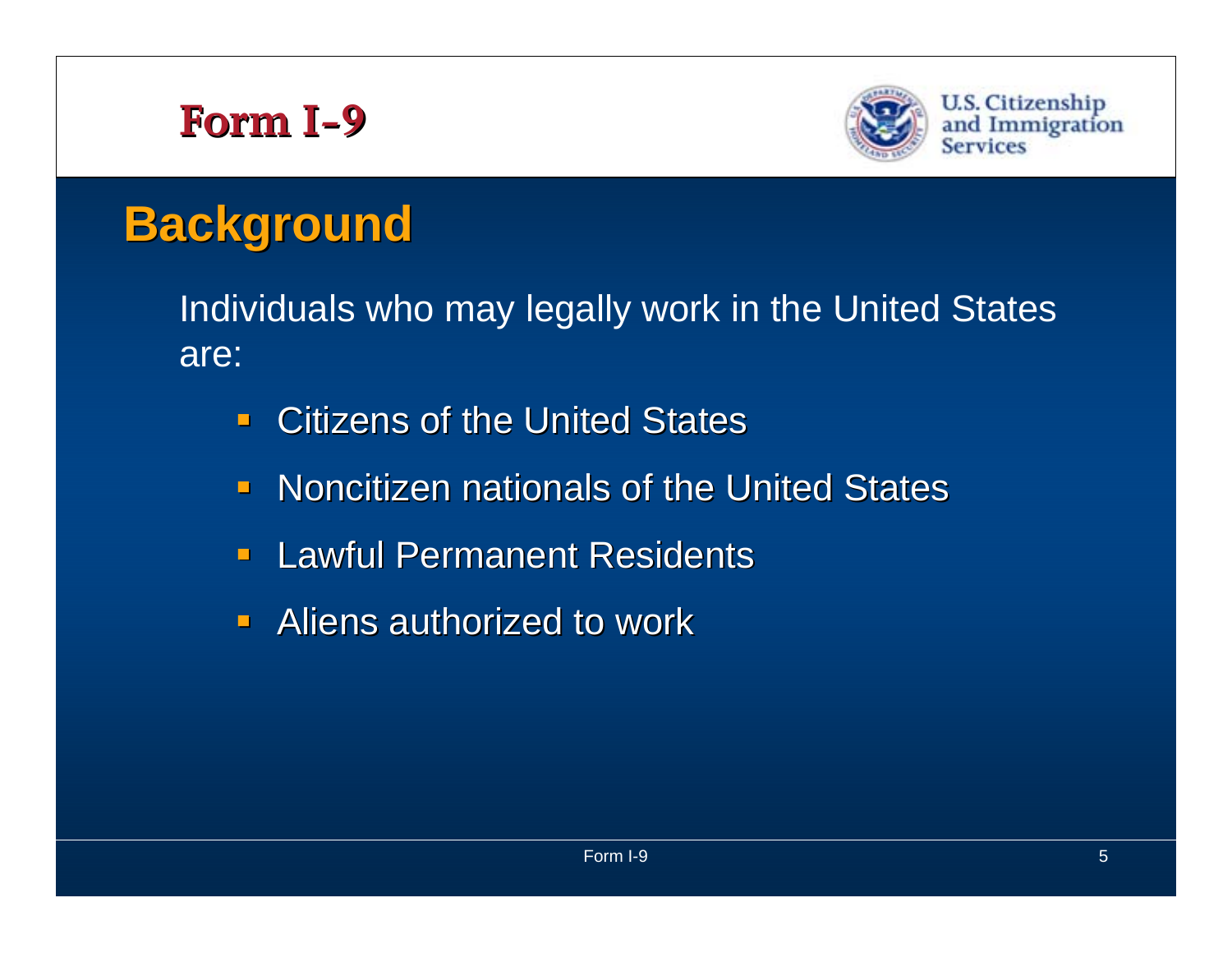

# **Background Background**

To comply with the employment eligibility verification provisions of the INA an employer must:

- **Verify the identity and employment authorization** documents of employees hired after November 6, 1986
- **Examplete and retain a Form I - 9** for each employee hired after November 6, 1986
- **Refrain from discriminating against individuals on the** basis of actual or perceived national origin, citizenship or immigration status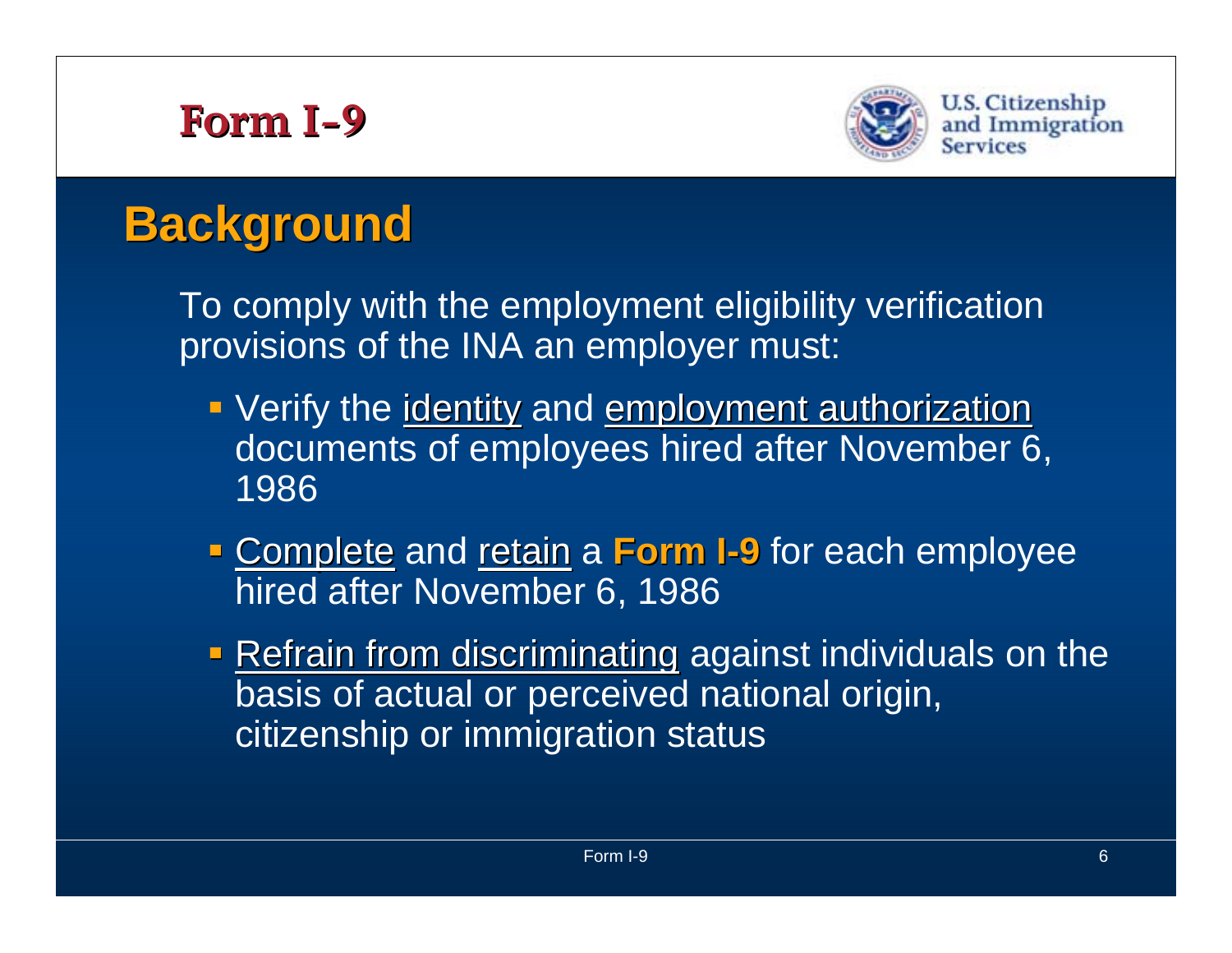

**U.S. Citizenship** and Immigration **Services** 

# **Background Background**

The anti-discrimination provisions of the INA prohibit four types of unlawful conduct:

- **Example 2 Fig. 2 Fig. 2 Fig. 2 Fig. 2 Fig. 2 Fig. 2 Fig. 2 Fig. 2 Fig. 2 Fig. 2 Fig. 2 Fig. 2 Fig. 2 Fig. 2 Fig. 2 Fig. 2 Fig. 2 Fig. 2 Fig. 2 Fig. 2 Fig. 2 Fig. 2 Fig. 2 Fig. 2 Fig. 2 Fig. 2 Fig. 2 Fig. 2 Fig. 2 Fig. 2 F**
- **National origin discrimination\***
- **Document abuse during Form I-9 process**
- **Retaliation**
- \* Actual or perceived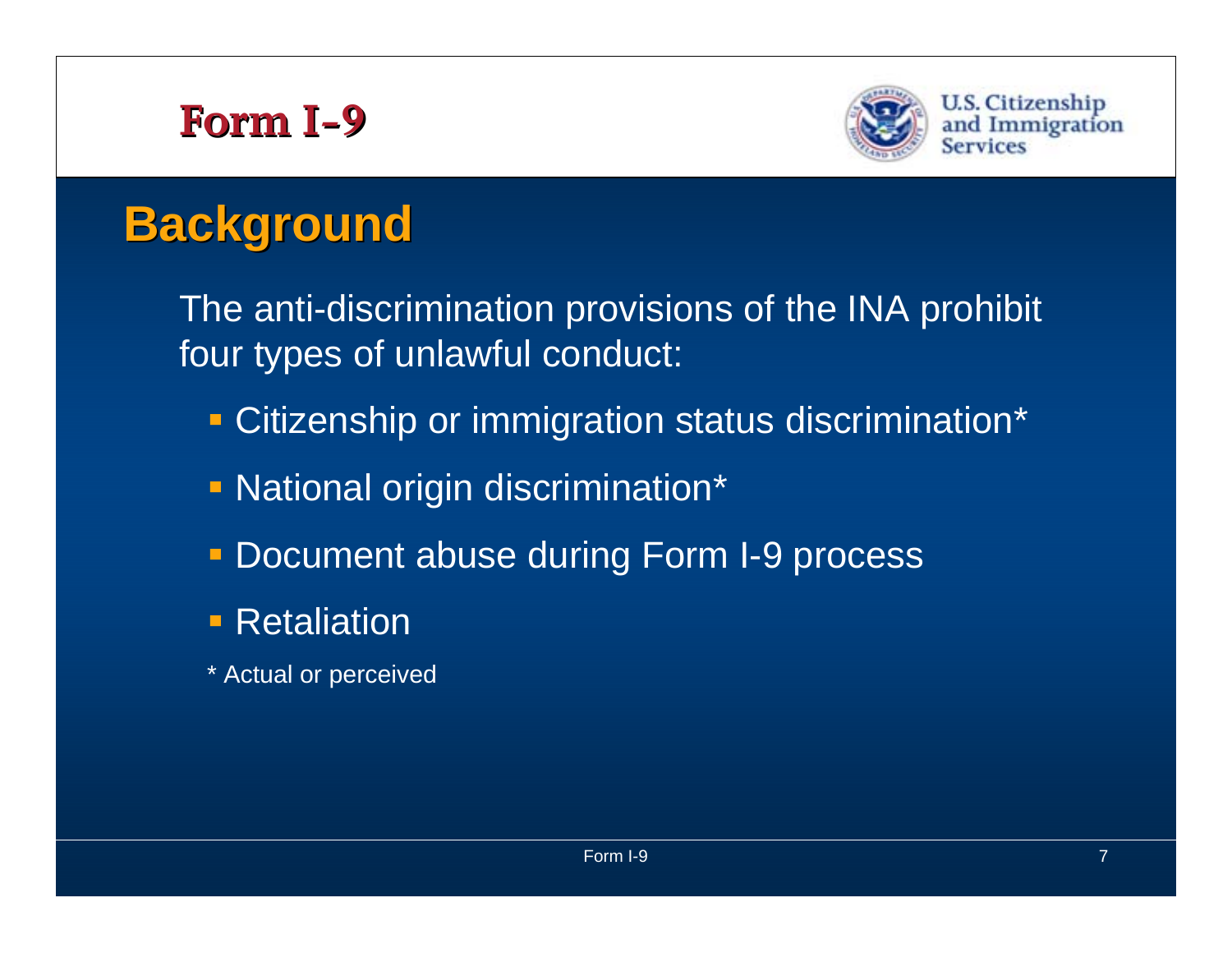

# **Background Background**

The anti-discrimination provisions of the INA are enforced by the:

**Department of Justice** 

**Civil Rights Division** 

**Office of Special Counsel for** 

**Immigration Related Unfair Employment Practices** 

■ Employees may contact the Office of Special Counsel (OSC) to obtain additional information regarding discrimination and employee rights and responsibilities.

**1 -800 -255 -7688 (TDD: 1 7688 (TDD: 1 -800 -616 -5525)**

**Employers may also contact OSC and remain anonymous. 1 -800 -255 -8155 (TDD: 1 8155 (TDD: 1 -800 -362 -2735)**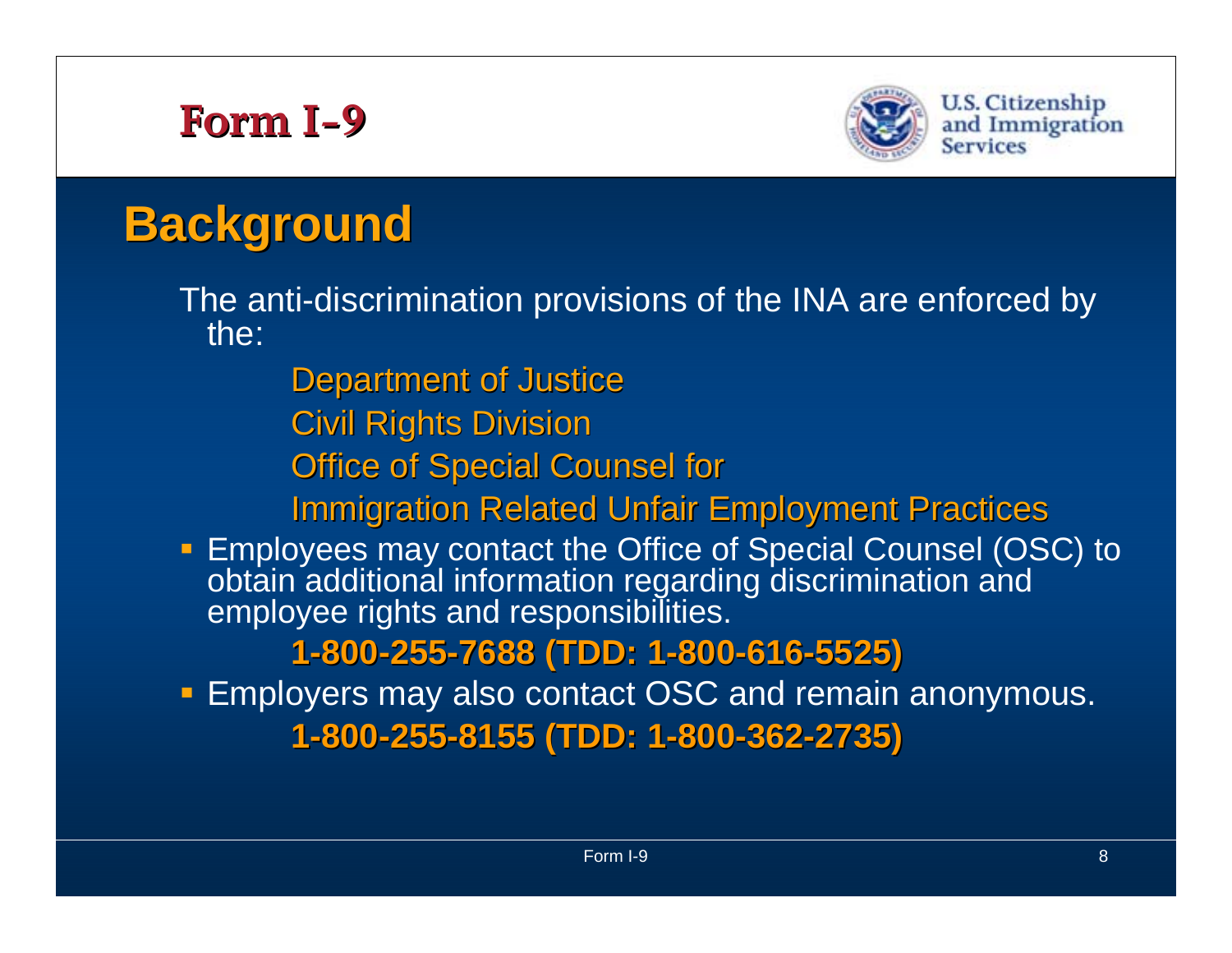

**U.S. Citizenship** and Immigration

# **Background Background**

**Form I-9** is an employment verification tool brought about by **IRCA.** 

**Form I-9** helps verify whether individuals are authorized to work in the United States.

Employers who knowingly violate or circumvent the Form I-9 process, or anti-discrimination requirements of the INA may be subject to civil and/or criminal penalties.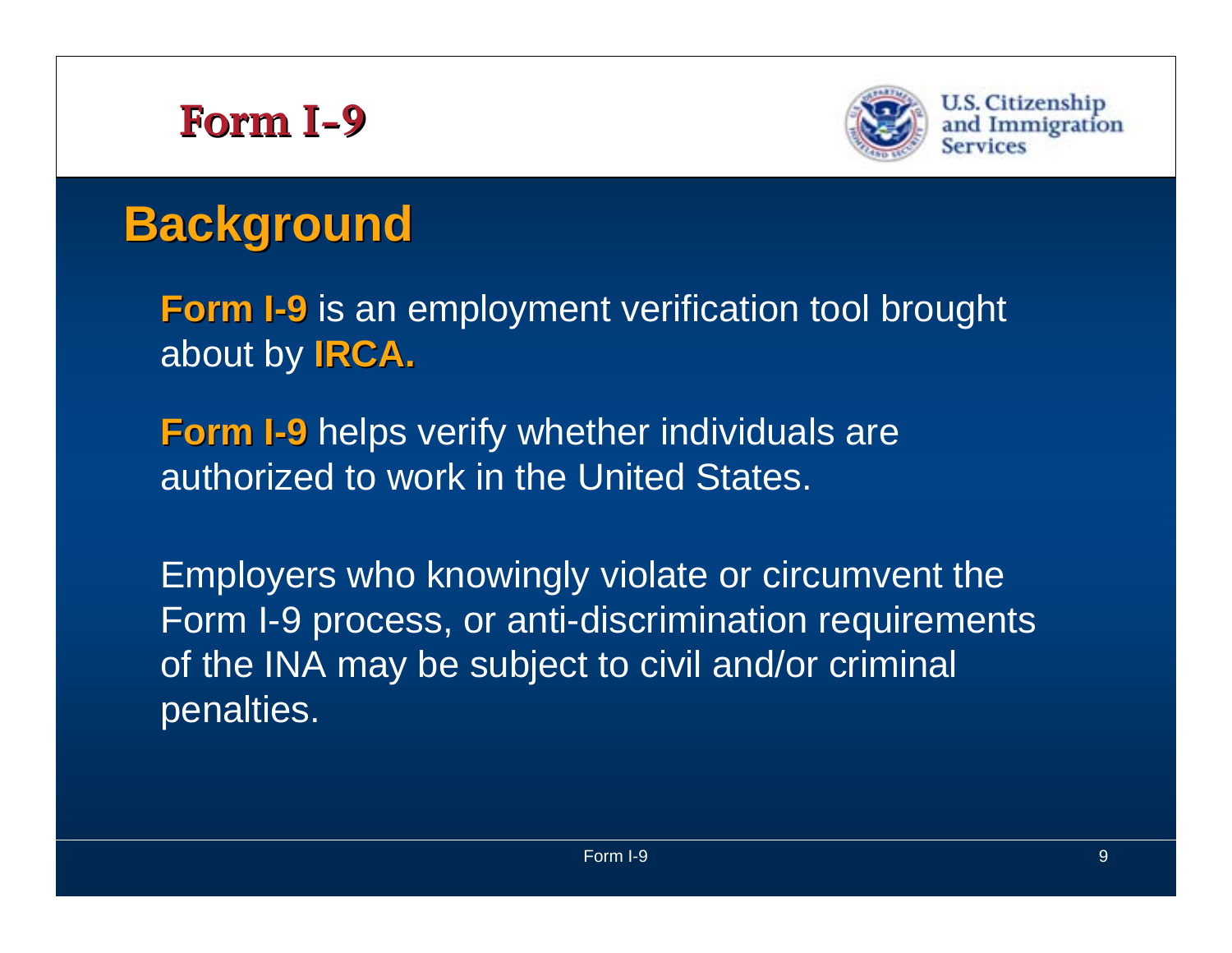



U.S. Citizenship<br>and Immigration<br>Services

### **Completing Form I Completing Form I 9**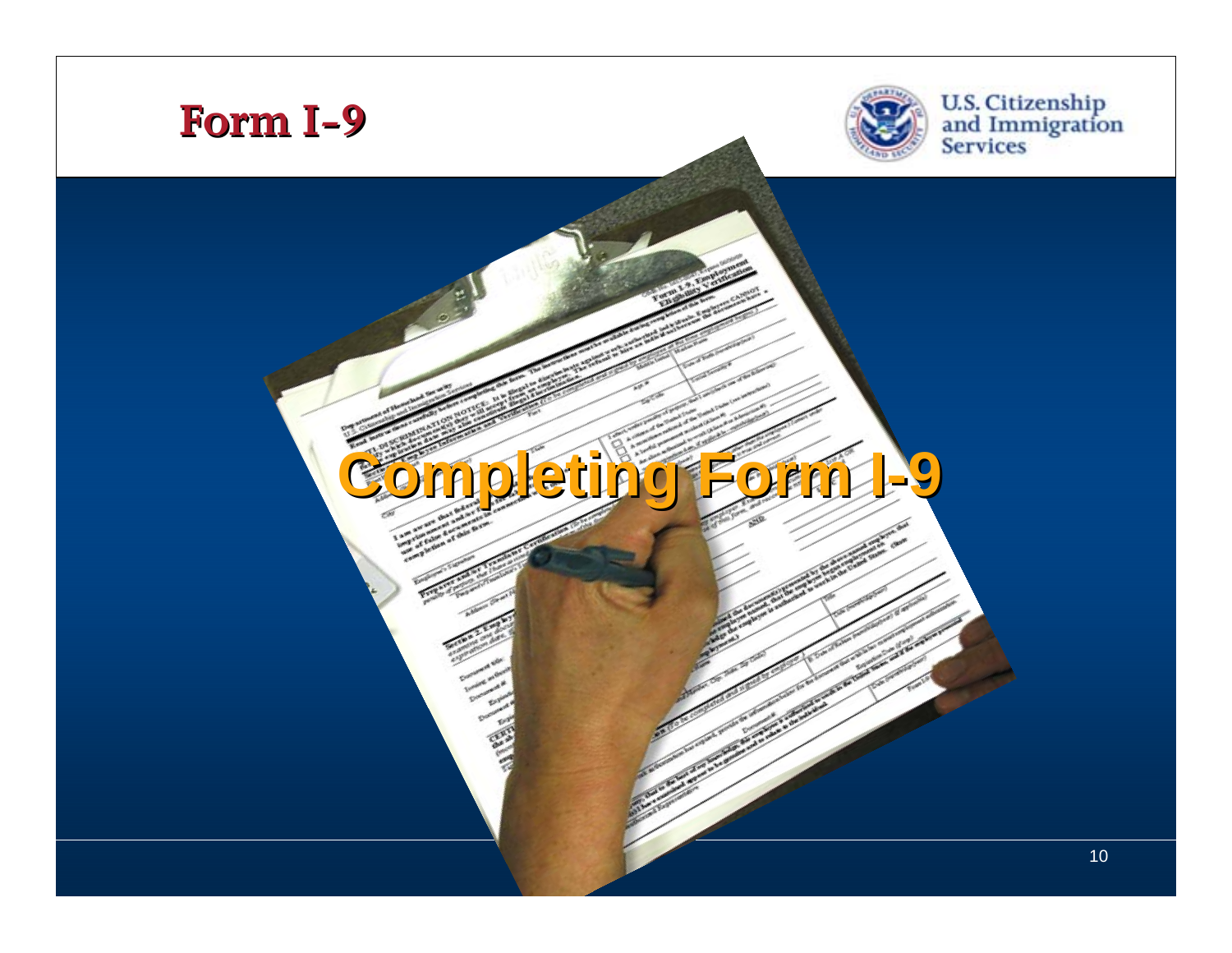



#### **Completing Form I Completing Form I 9**

All U.S. employers must have a **Form I - 9** on file for all current employees.

*Exception: Employers are not required to have Forms I-9 for employees hired on or before November 6, 1986.*

You may delegate the authority to complete **Form I-9** to a responsible agent, however, you will retain liability for any errors.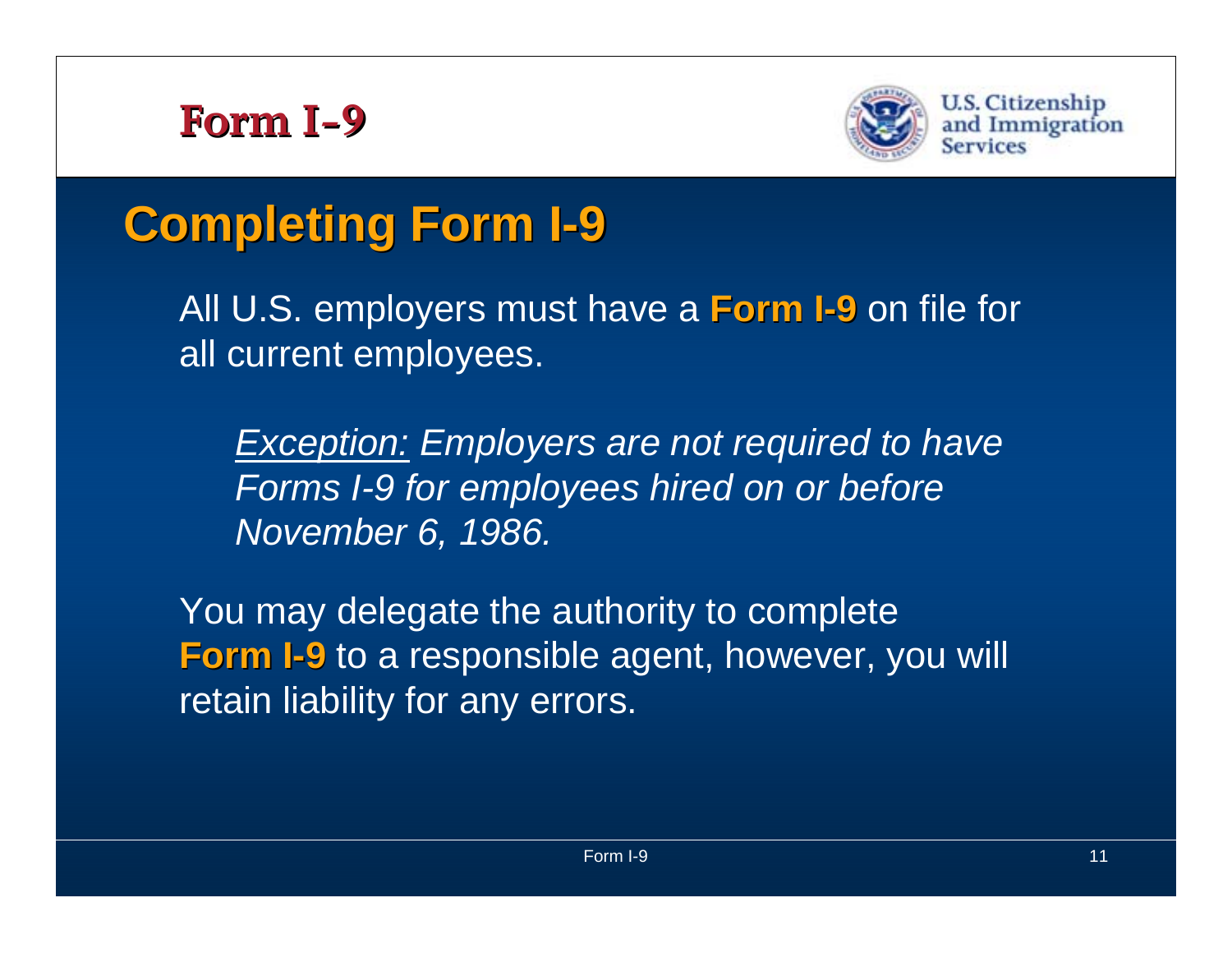

#### **Completing Form I Completing Form I 9**

#### You are **not required not required** to complete **Form I - 9** for:

- $\blacksquare$  Domestic service employees working in a private household when work is sporadic, irregular or intermittent.
- $\blacksquare$  Independent contractors for whom you do not set work hours, or provide tools to do the job.
- $\blacksquare$ Employees working outside the United States.\*

*\* 50 States, District of Columbia, Guam, Puerto Rico, U.S. Virgin Islands, and the Commonwealth of the Northern Mariana Islands*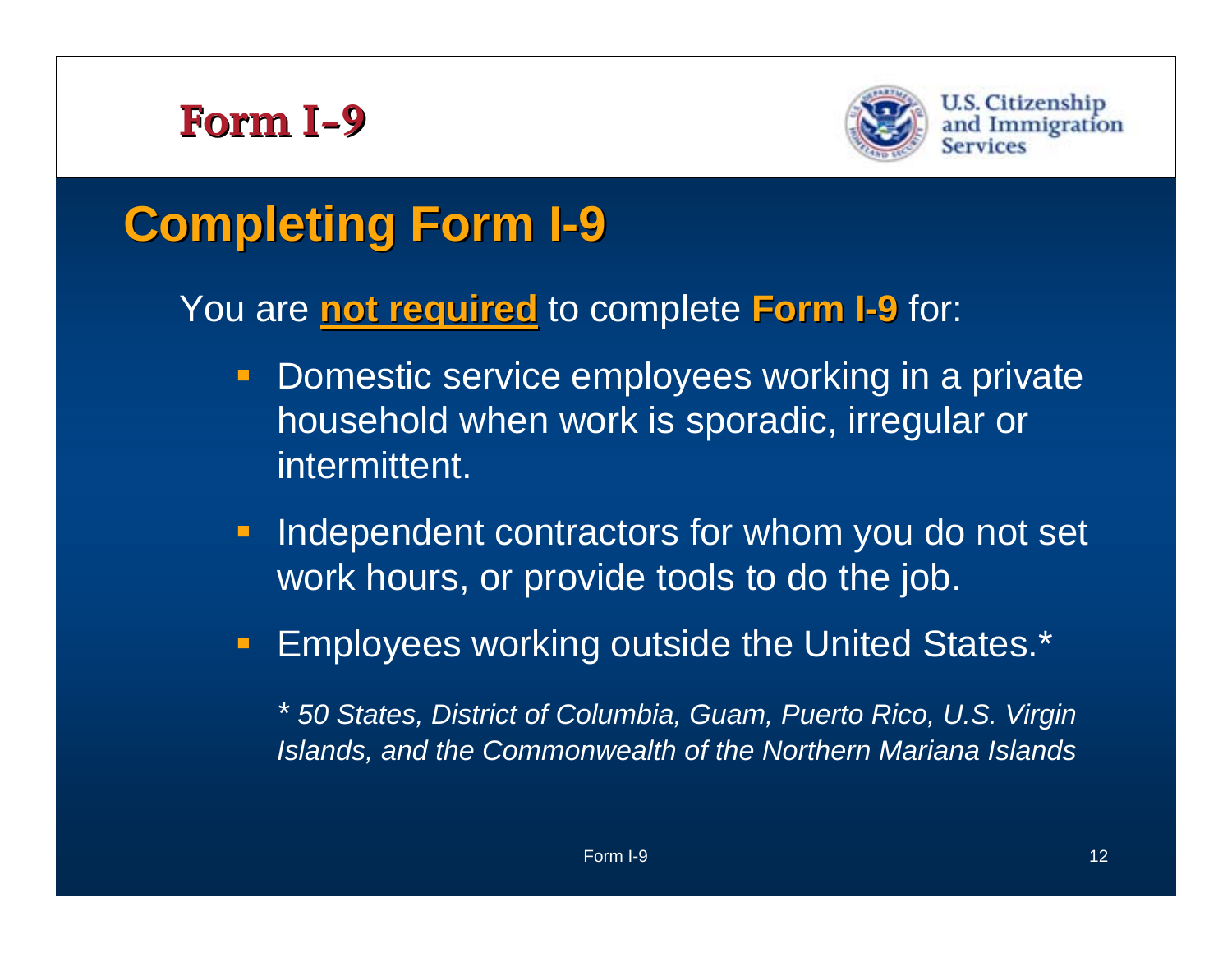



#### **Completing Form I Completing Form I 9**

### **Mergers and Acquisitions**

- Employers who acquire employees from a previous employer through a merger or acquisition can either:
- 1) Treat acquired workers as newly hired employees and complete new Forms I-9.
- 2) Consider them as continuing in employment and retain the previous Forms I-9 and retain Form I-9 liability for any previous mistakes.

Under one or two, all acquired employees should be treated the same to avoid discrimination concerns.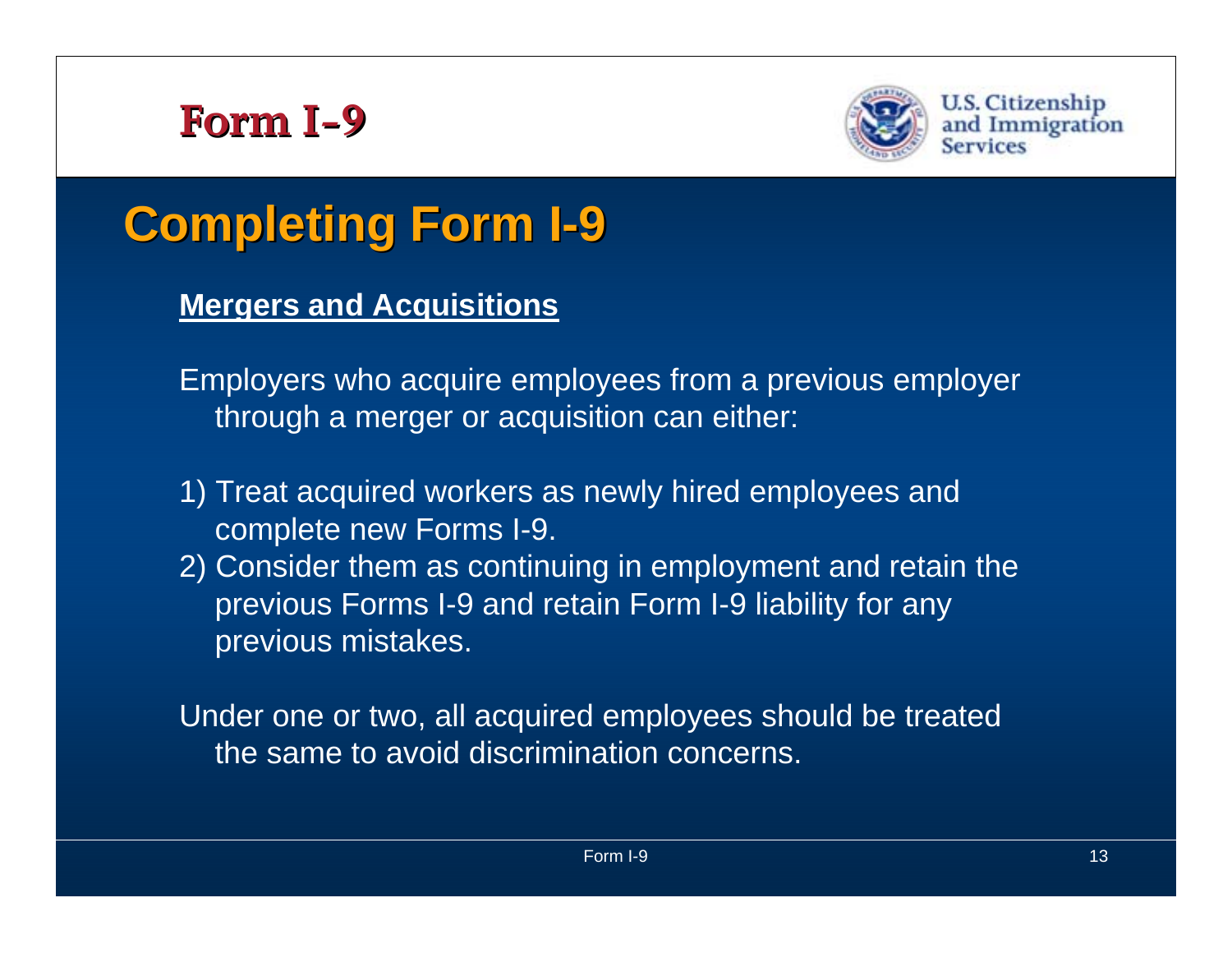

**U.S. Citizenship** and Immigration<br>Services

#### **Completing Form I Completing Form I 9 Section 1: Employee Information and Verification**

| Department of Homeland Security<br>U.S. Citizenship and Immigration Services |
|------------------------------------------------------------------------------|
|                                                                              |
|                                                                              |

OMB No. 1615-0047; Expires 08/31/12 Form I-9, Employment **Eligibility Verification** 

Read instructions carefully before completing this form. The instructions must be available during completion of this form.

ANTI-DISCRIMINATION NOTICE: It is illegal to discriminate against work-authorized individuals. Employers CANNOT specify which document(s) they will accept from an employee. The refusal to hire an individual because the documents have a future expiration date may also constitute illegal discrimination.

|                                                                                                                                                                            |       | Section 1. Employee Information and Verification (To be completed and signed by employee at the time employment begins.)                                                                                                                                                                                                                   |                                |
|----------------------------------------------------------------------------------------------------------------------------------------------------------------------------|-------|--------------------------------------------------------------------------------------------------------------------------------------------------------------------------------------------------------------------------------------------------------------------------------------------------------------------------------------------|--------------------------------|
| Print Name: Last                                                                                                                                                           | First | Middle Initial                                                                                                                                                                                                                                                                                                                             | Maiden Name                    |
| Address (Street Name and Number)                                                                                                                                           |       | Apt. #                                                                                                                                                                                                                                                                                                                                     | Date of Birth (month/day/year) |
| City                                                                                                                                                                       | State | Zip Code                                                                                                                                                                                                                                                                                                                                   | Social Security #              |
| I am aware that federal law provides for<br>imprisonment and/or fines for false statements or<br>use of false documents in connection with the<br>completion of this form. |       | I attest, under penalty of perjury, that I am (check one of the following):<br>A citizen of the United States<br>A noncitizen national of the United States (see instructions)<br>A lawful permanent resident (Alien #)<br>An alien authorized to work (Alien # or Admission #)<br>until (expiration date, if applicable - month/day/year) |                                |
| Employee's Signature                                                                                                                                                       |       | Date (month/day/year)                                                                                                                                                                                                                                                                                                                      |                                |

- $\blacksquare$ To be completed by **EMPLOYEE.**
- П Employer **MUST** verify Section 1 is **COMPLETE. COMPLETE.**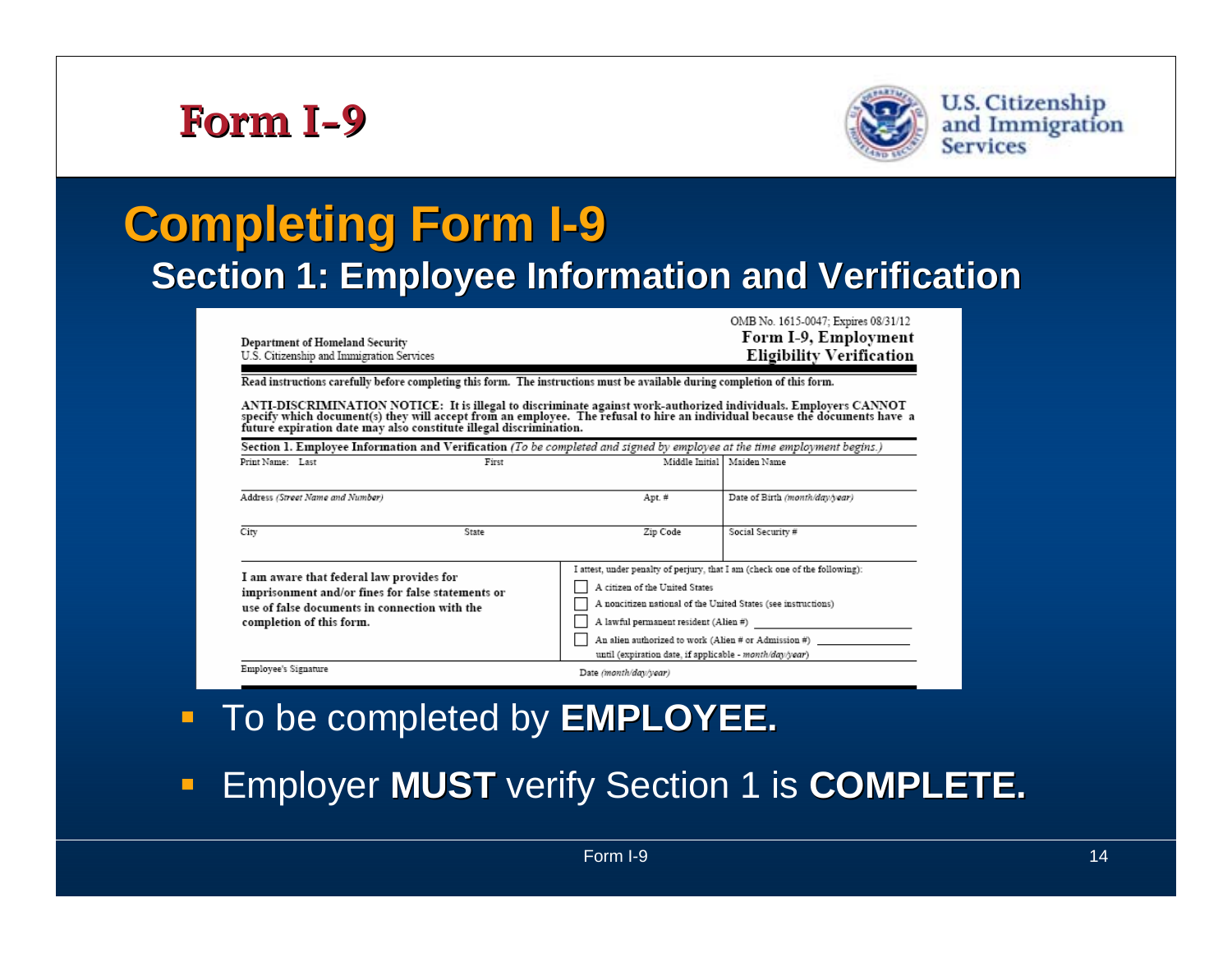



#### **Completing Form I Completing Form I 9 Section 1: Important Area**  $\cdot$ **–Employee Attestation Employee Attestation**

| I am aware that federal law provides for<br>imprisonment and/or fines for false statements or<br>use of false documents in connection with the<br>completion of this form. | I attest, under penalty of perjury, that I am (check one of the following):<br>A citizen of the United States<br>A noncitizen national of the United States (see instructions)<br>A lawful permanent resident (Alien #)<br>An alien authorized to work (Alien # or Admission #)<br>until (expiration date, if applicable - month/day/year) |
|----------------------------------------------------------------------------------------------------------------------------------------------------------------------------|--------------------------------------------------------------------------------------------------------------------------------------------------------------------------------------------------------------------------------------------------------------------------------------------------------------------------------------------|
| Employee's Signature                                                                                                                                                       | Date (month/day/year)                                                                                                                                                                                                                                                                                                                      |

- $\blacksquare$  The EMPLOYEE **MUST** select one of the four categories and **sign and date sign and date** Section 1 of Form I-9.
- $\blacksquare$  All employees must complete Section 1 no later than the **first business day business day** of employment for pay.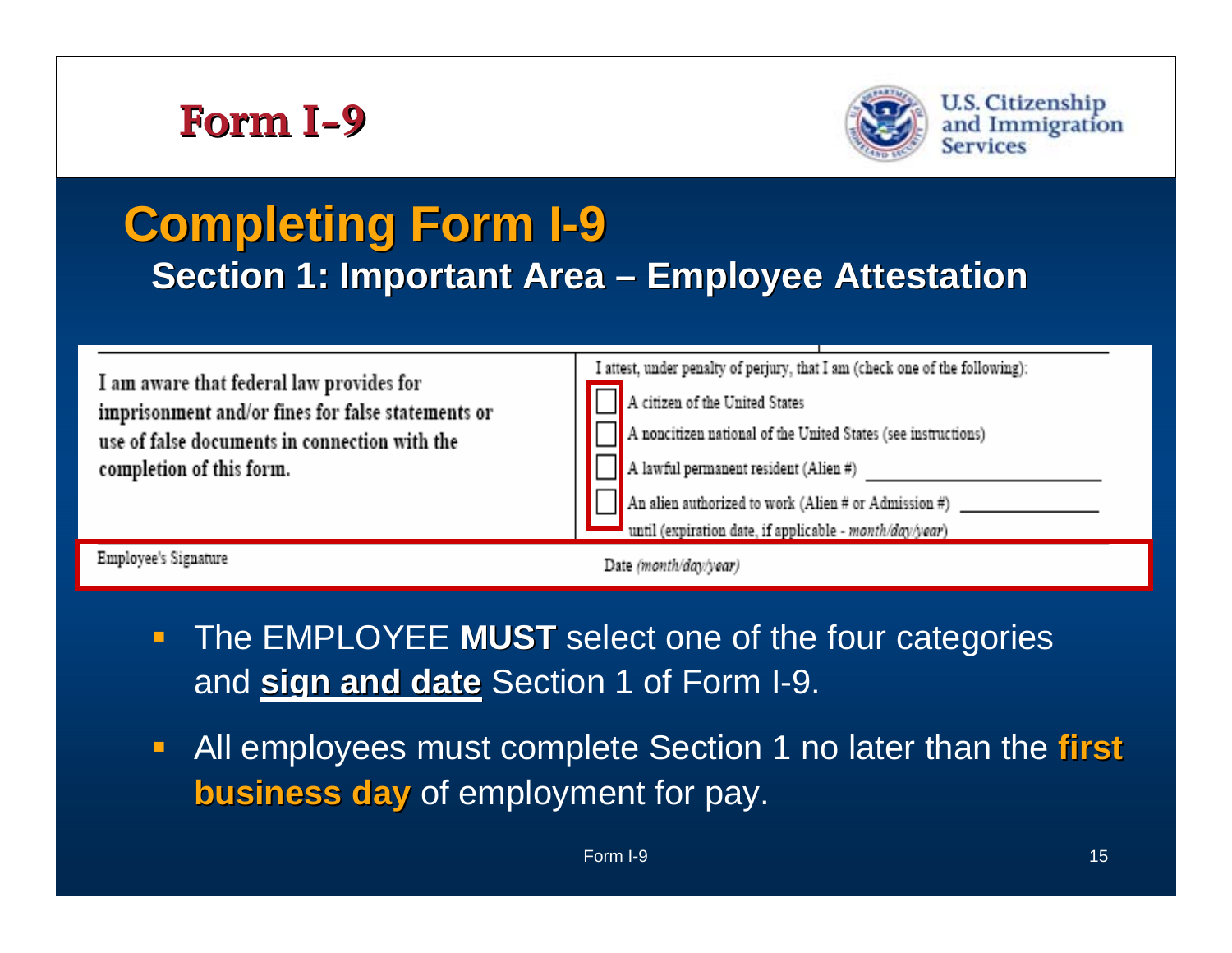



#### **Completing Form I Completing Form I 9 Section 1: Preparer/Translator Certification Section 1: Preparer/Translator Certification**

Preparer and/or Translator Certification (To be completed and signed if Section 1 is prepared by a person other than the employee.) I attest, under penalty of perjury, that I have assisted in the completion of this form and that to the best of my knowledge the information is true and correct.

| Print Name |                       |
|------------|-----------------------|
|            |                       |
|            | Date (month/day/year) |
|            |                       |

- $\blacksquare$  This certification is required when Section 1 is prepared by someone other than the employee.
- $\blacksquare$ By signing, the preparer is attesting that Section 1 is true and correct to the best of his or her knowledge.
- $\blacksquare$  Note that only the EMPLOYEE can sign the Section 1 Employee Signature Block.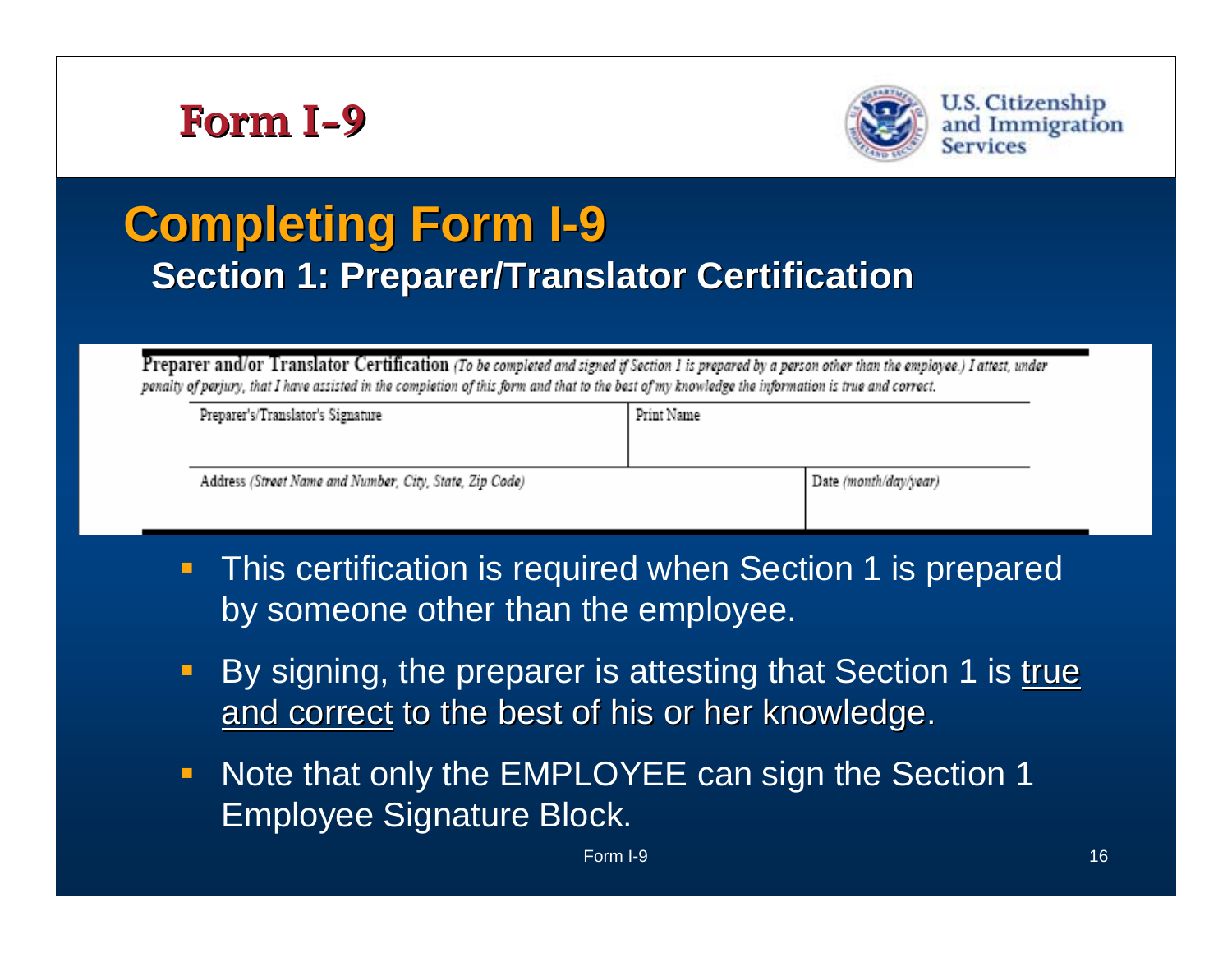



#### **Completing Form I Completing Form I 9 Section 2: Employer Certification of Document Review**

| Section 2. Employer Review and Verification (To be completed and signed by employer. Examine one document from List A OR       |
|--------------------------------------------------------------------------------------------------------------------------------|
| examine one document from List B and one from List C, as listed on the reverse of this form, and record the title, number, and |
| expiration date, if any, of the document(s).)                                                                                  |

| List A                                                                                                                                                                                                                                                                                                                                                           | ОR | List B     | AND   | List C                                                                                               |
|------------------------------------------------------------------------------------------------------------------------------------------------------------------------------------------------------------------------------------------------------------------------------------------------------------------------------------------------------------------|----|------------|-------|------------------------------------------------------------------------------------------------------|
| Document title:                                                                                                                                                                                                                                                                                                                                                  |    |            |       |                                                                                                      |
| Issuing authority:                                                                                                                                                                                                                                                                                                                                               |    |            |       |                                                                                                      |
| Document#:                                                                                                                                                                                                                                                                                                                                                       |    |            |       |                                                                                                      |
| Expiration Date (if any):                                                                                                                                                                                                                                                                                                                                        |    |            |       |                                                                                                      |
| Document #:                                                                                                                                                                                                                                                                                                                                                      |    |            |       |                                                                                                      |
| Expiration Date (if any):                                                                                                                                                                                                                                                                                                                                        |    |            |       |                                                                                                      |
| CERTIFICATION: I attest, under penalty of perjury, that I have examined the document(s) presented by the above-named employee, that<br>the above-listed document(s) appear to be genuine and to relate to the employee named, that the employee began employment on<br>(month/day/year)<br>employment agencies may omit the date the employee began employment.) |    |            |       | and that to the best of my knowledge the employee is authorized to work in the United States. (State |
| Signature of Employer or Authorized Representative                                                                                                                                                                                                                                                                                                               |    | Print Name | Title |                                                                                                      |
| Business or Organization Name and Address (Street Name and Number, City, State, Zip Code)                                                                                                                                                                                                                                                                        |    |            |       | Date (month/day/year)                                                                                |

- $\blacksquare$ Completed by EMPLOYER.
- $\blacksquare$  MUST be completed no later than **3 business days 3 business days** after the employee begins work for pay.
- $\blacksquare$ EMPLOYER MUST examine **original documents. original documents.**
- $\blacksquare$ **E** Documents MUST be UNEXPIRED.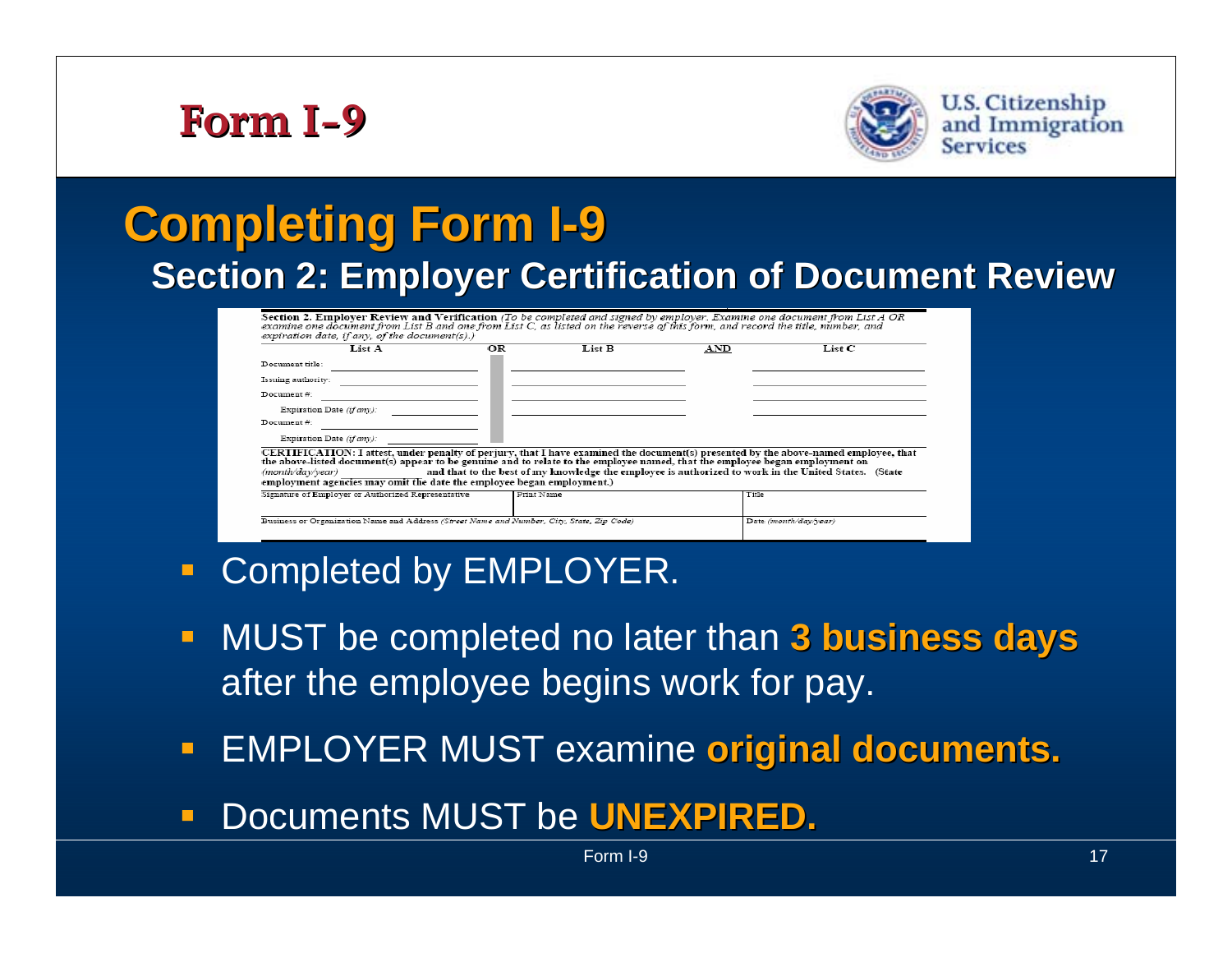

**U.S. Citizenship** and Immigration

#### **Completing Form I Completing Form I 9 Section 2: Lists of Acceptable Documents**

- $\blacksquare$  You must make the Lists of Acceptable Documents available to your EMPLOYEE when he or she is completing the Form I-9.
- $\Box$  Make sure you use Form I-9 with (Rev. 02/02/09) or (Rev. 08/07/09) – expiration date for both forms is 08/31/2012.

|                                                                                                                   | <b>LISTS OF ACCEPTABLE DOCUMENTS</b>                                                                                                                           |                                                                                                                                               |
|-------------------------------------------------------------------------------------------------------------------|----------------------------------------------------------------------------------------------------------------------------------------------------------------|-----------------------------------------------------------------------------------------------------------------------------------------------|
| LIST A                                                                                                            | All documents must be unexpired<br><b>LIST B</b>                                                                                                               | LIST <sub>C</sub>                                                                                                                             |
| Documents that Establish Both<br><b>Identity and Employment</b><br>Authorization                                  | Documents that Establish<br>Identity<br>OR                                                                                                                     | Documents that Establish<br>Employment Authorization<br><b>AND</b>                                                                            |
| 1. U.S. Passport or U.S. Passport Card                                                                            | 1. Driver's license or ID card issued by<br>a State or outlying possession of the<br>United States provided it contains a<br>photograph or information such as | Social Security Account Number<br>L.<br>card other than one that specifies<br>on the face that the issuance of the<br>card does not authorize |
| 2. Permanent Resident Card or Alien<br>Registration Receipt Card (Form<br>$1-55D$                                 | name, date of birth, gender, height,<br>eye color, and address                                                                                                 | employment in the United States                                                                                                               |
| 3. Foreign passport that contains a<br>temporary I-551 stamp or temporary<br>I-551 printed notation on a machine- | 2. ID card issued by federal, state or<br>local government agencies or<br>entities, provided it contains a<br>photograph or information such as                | 2. Certification of Birth Abroad<br>issued by the Department of State<br>(Form FS-545)                                                        |
| readable immigrant visa                                                                                           | name, date of birth, gender, height,<br>eye color, and address                                                                                                 | 3. Certification of Report of Birth<br>issued by the Department of State                                                                      |
| 4. Employment Authorization Document<br>that contains a photograph (Form                                          | 3. School ID card with a photograph                                                                                                                            | (Form DS-1350)                                                                                                                                |
| 1.766                                                                                                             | 4. Voter's registration card                                                                                                                                   | 4 Original or certified copy of birth<br>certificate issued by a State,                                                                       |
| 5. In the case of a nonimmigrant alien<br>authorized to work for a specific                                       | 5. U.S. Military card or draft record                                                                                                                          | county, municipal authority, or<br>temitory of the United States                                                                              |
| employer incident to status, a foreign<br>passport with Form I-94 or Form                                         | 6. Military dependent's ID card                                                                                                                                | bearing an official seal                                                                                                                      |
| I-94A bearing the same name as the<br>passport and containing an<br>endoesement of the allen's                    | 7. U.S. Coast Guard Merchant Mariner<br>Card                                                                                                                   | 5. Native American tribal document                                                                                                            |
| nonimmigrant status, as long as the<br>period of endorsement has not yet                                          | 8. Native American tribal document                                                                                                                             |                                                                                                                                               |
| expired and the proposed<br>employment is not in conflict with<br>any restrictions or limitations                 | 9. Driver's license issued by a Canadian<br>government authority                                                                                               | 6. U.S. Citizen ID Card (Form I-197)                                                                                                          |
| identified on the form<br>6. Passport from the Federated States of                                                | For persons under age 18 who<br>are unable to present a<br>document listed above:                                                                              | 7. Mertification Card for Use of<br>Resident Citizen in the United<br>States (Form 1-179)                                                     |
| Micronesia (FSM) or the Republic of<br>the Marshall Islands (RMD with<br>Form I-94 or Form I-94A indicating       | 10 School record or report card                                                                                                                                | 8. Employment authorization<br>document issued by the<br>Department of Hameland Security                                                      |
| nonimmigrant admission under the<br>Connact of Free Association                                                   | 11. Clinic, doctor, or hospital record                                                                                                                         |                                                                                                                                               |
| Between the United States and the<br><b>FSM or RMI</b>                                                            | 12. Day-care or nursery school record                                                                                                                          |                                                                                                                                               |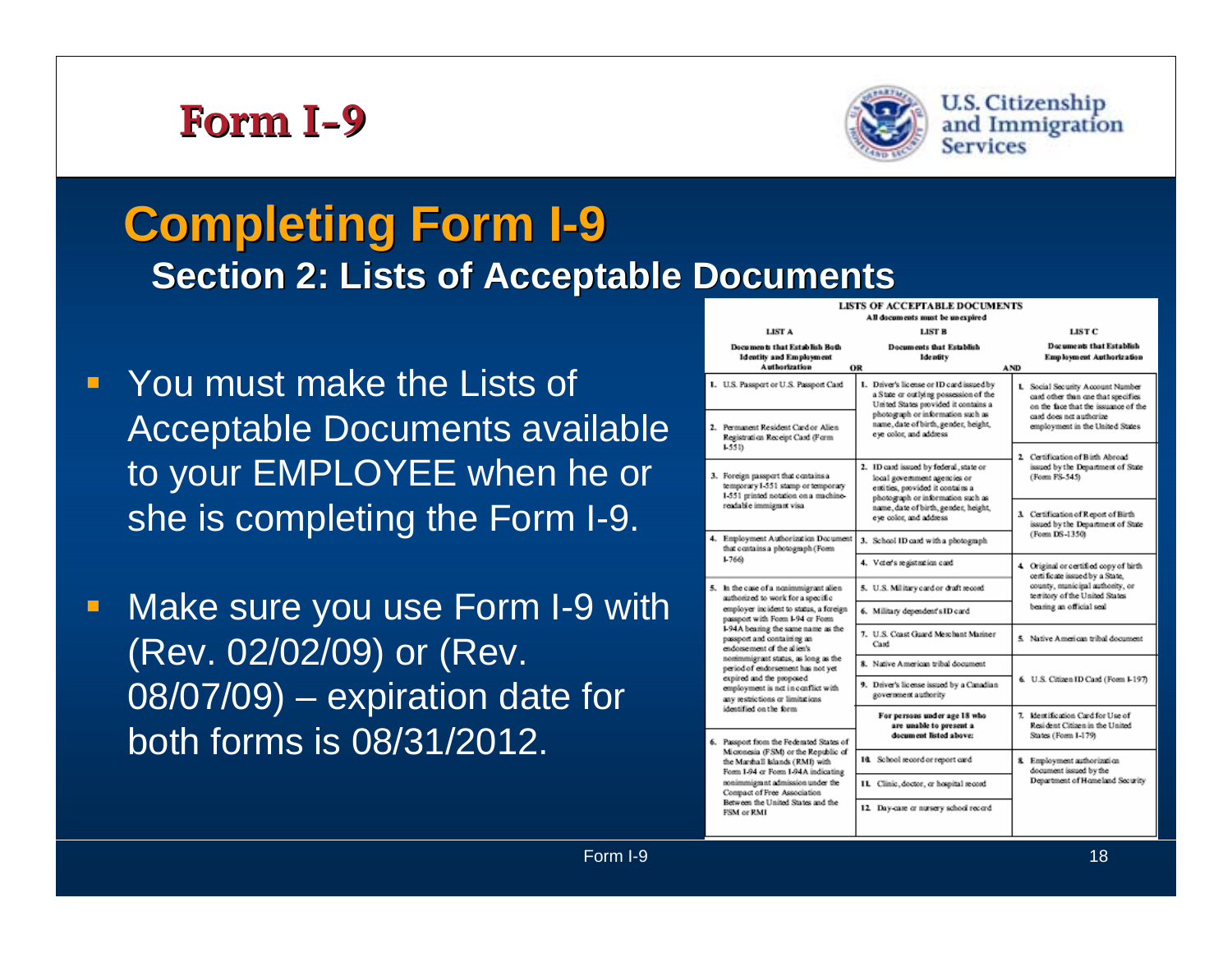

Document #:

Document #:

Expiration Date  $(ifam)$ :

Expiration Date (if any):



#### **Completing Form I Completing Form I 9 Section 2: Lists of Acceptable Documents**

| <b>List A</b><br><b>Establishes Identity</b><br>and Employment<br>Authorization |    | <b>List B</b><br><b>Establishes</b><br><b>Identity</b> |     | <b>List C</b><br><b>Establishes</b><br><b>Employment</b><br>Authorization |  |
|---------------------------------------------------------------------------------|----|--------------------------------------------------------|-----|---------------------------------------------------------------------------|--|
| List A                                                                          | OR | List B                                                 | AND | List C                                                                    |  |
| Document title:<br>Issuing suthority:                                           |    |                                                        |     |                                                                           |  |

The EMPLOYEE MUST provide either:

- $\blacksquare$ One document from **List A** OR
- $\blacksquare$ One document from **List B** AND one document from **List C**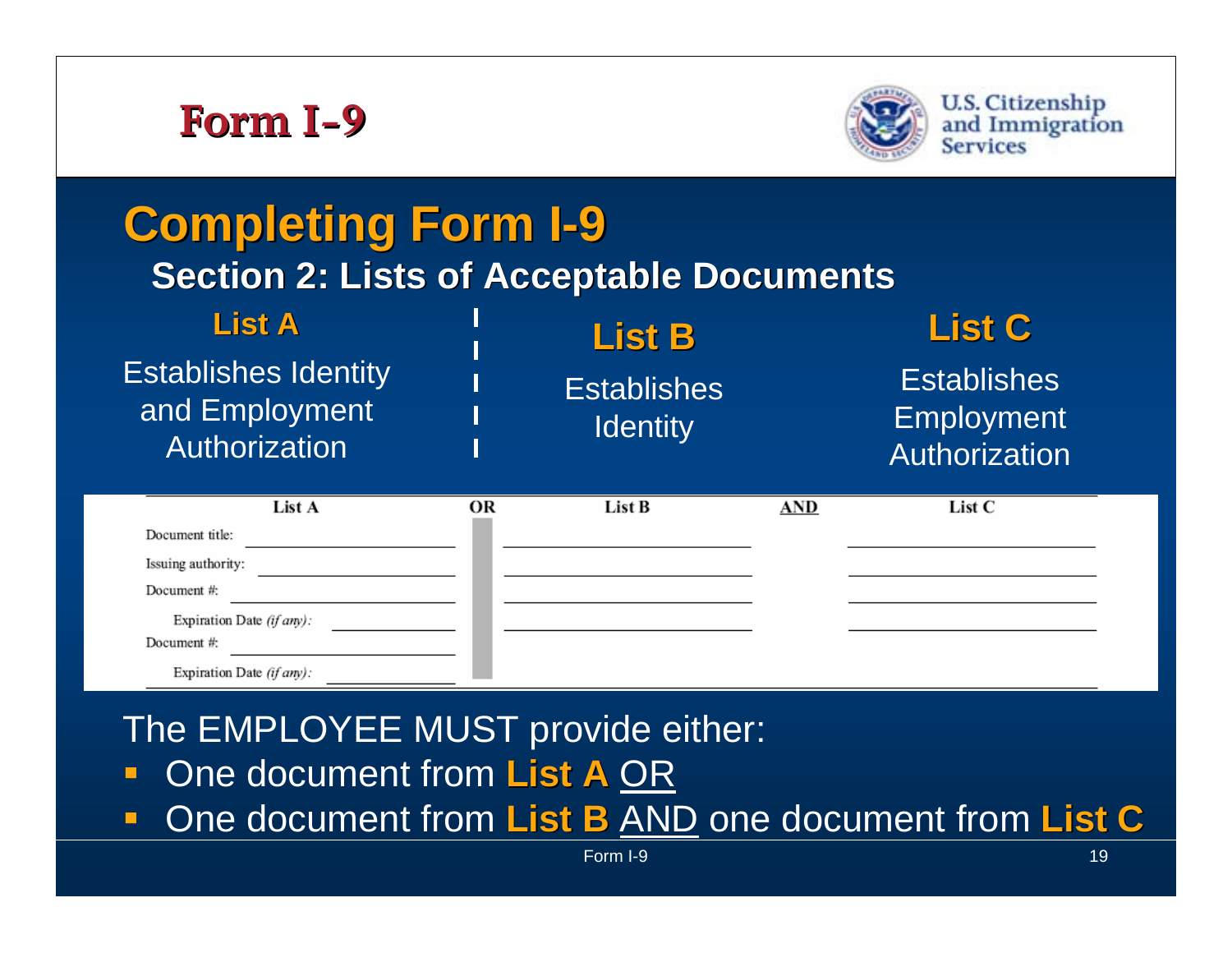



**U.S. Citizenship** and Immigration

#### **Completing Form I Completing Form I 9**

**Section 2: Documents – – Genuineness and Photocopies** 

- **P** You are not required to be a document expert.
- **P** You MUST accept a document presented by an employee if it reasonably appears to be:
	- $\bullet$ Genuine AND
	- $\bullet$ Relates to the individual presenting it
- **The document MUST** be original<sup>\*</sup> photocopies are **NOT** acceptable.

*\*The only exception is a certified copy of a birth certificate.*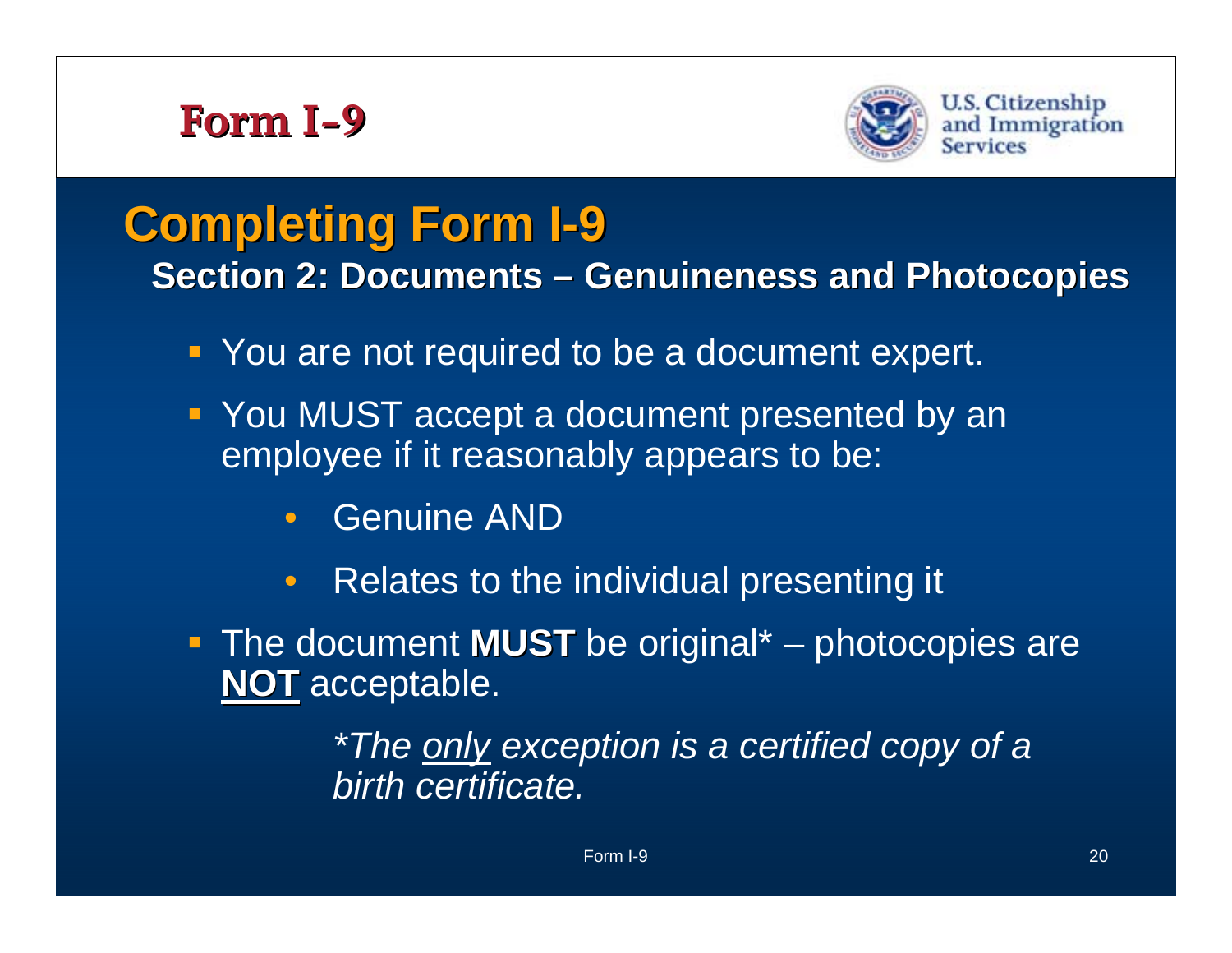



#### **Completing Form I Completing Form I 9 Section 2: Receipt Rule**

- $\blacksquare$  Receipts may be used as temporary proof of employment eligibility when a List A, B or C document has been lost, stolen or destroyed.
- **The receipt must be issued by the originating** agency.
- **The employee must present a replacement** document within 90 days of the hire date.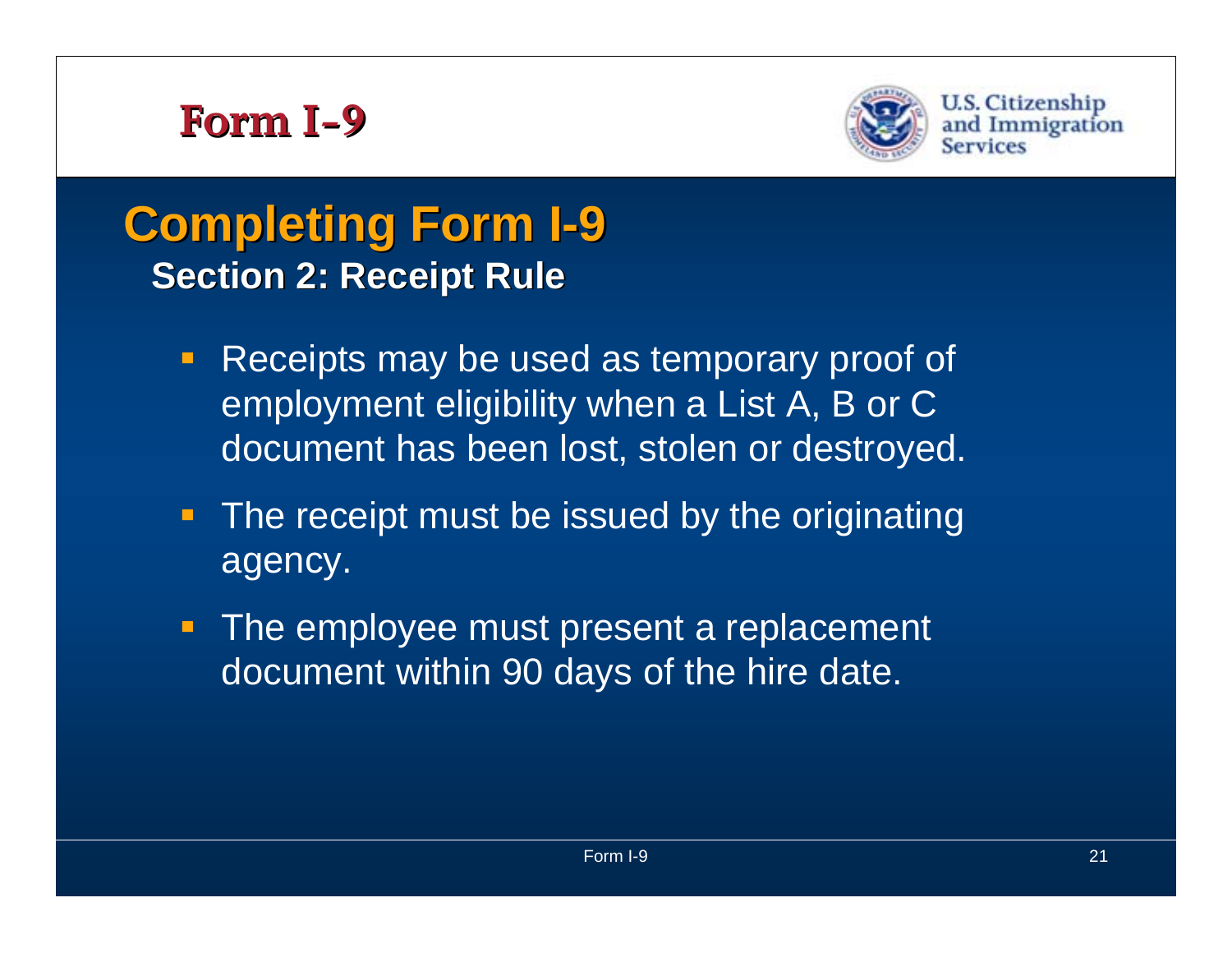



#### **Completing Form I Completing Form I 9 Section 2: Receipt Rule**

- A receipt indicating that an individual has applied for an initial employment authorization document (Form I-766) or for an extension of an expiring employment authorization document (Form I-766) is **NOT** acceptable for Form I-9.
- **Receipts are never acceptable if employment will** last less than 3 business days.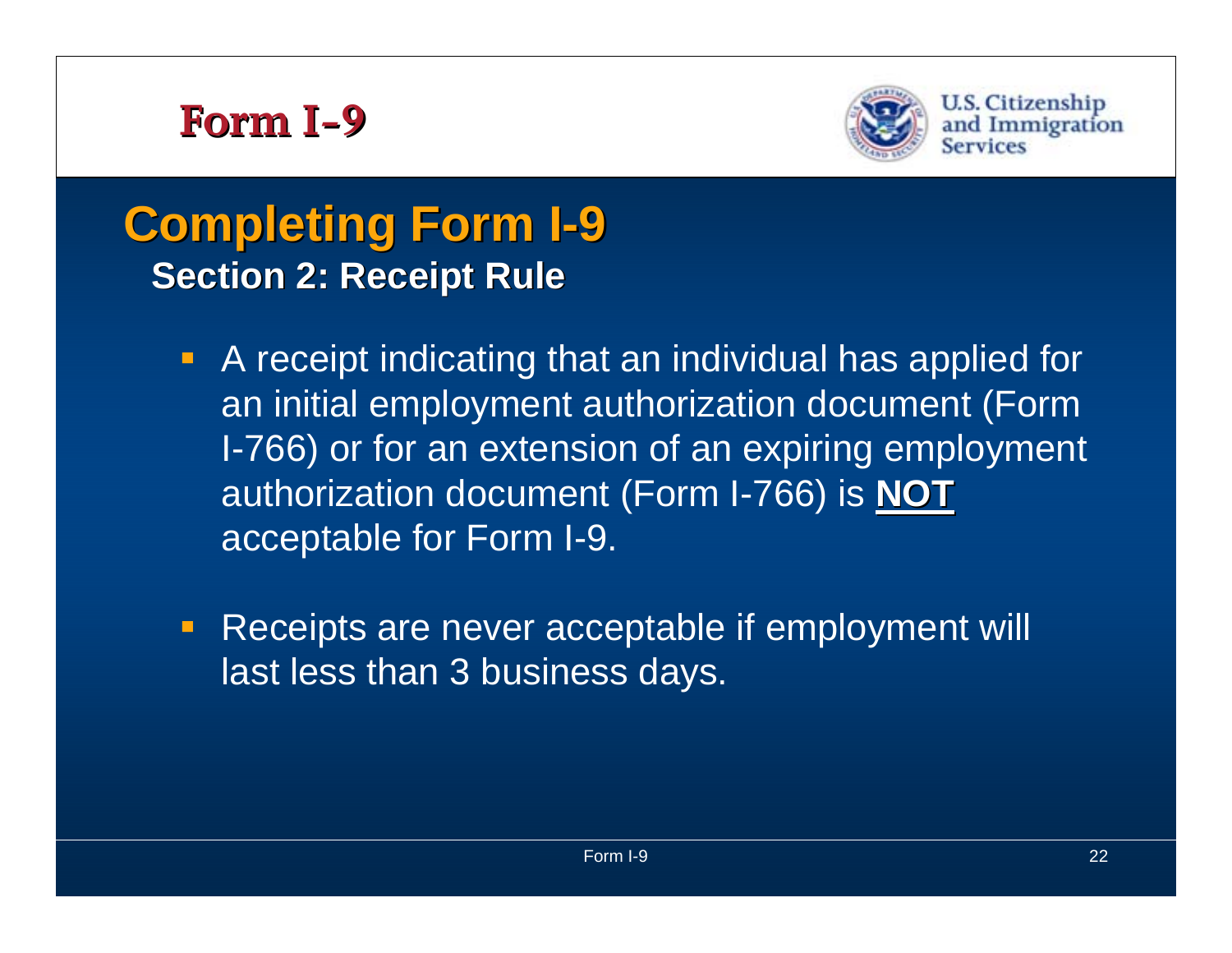

**U.S. Citizenship** and Immigration

### **Completing Form I Completing Form I 9 Section 2: Copying Section 2 Documents**

- **You may choose to make copies of employee** documentation presented to you for Section 2.
	- If you choose to photocopy documents, you must do so for **ALL** employees, regardless of actual or perceived national origin, immigration or citizenship status, or you may be in violation of anti-discrimination laws.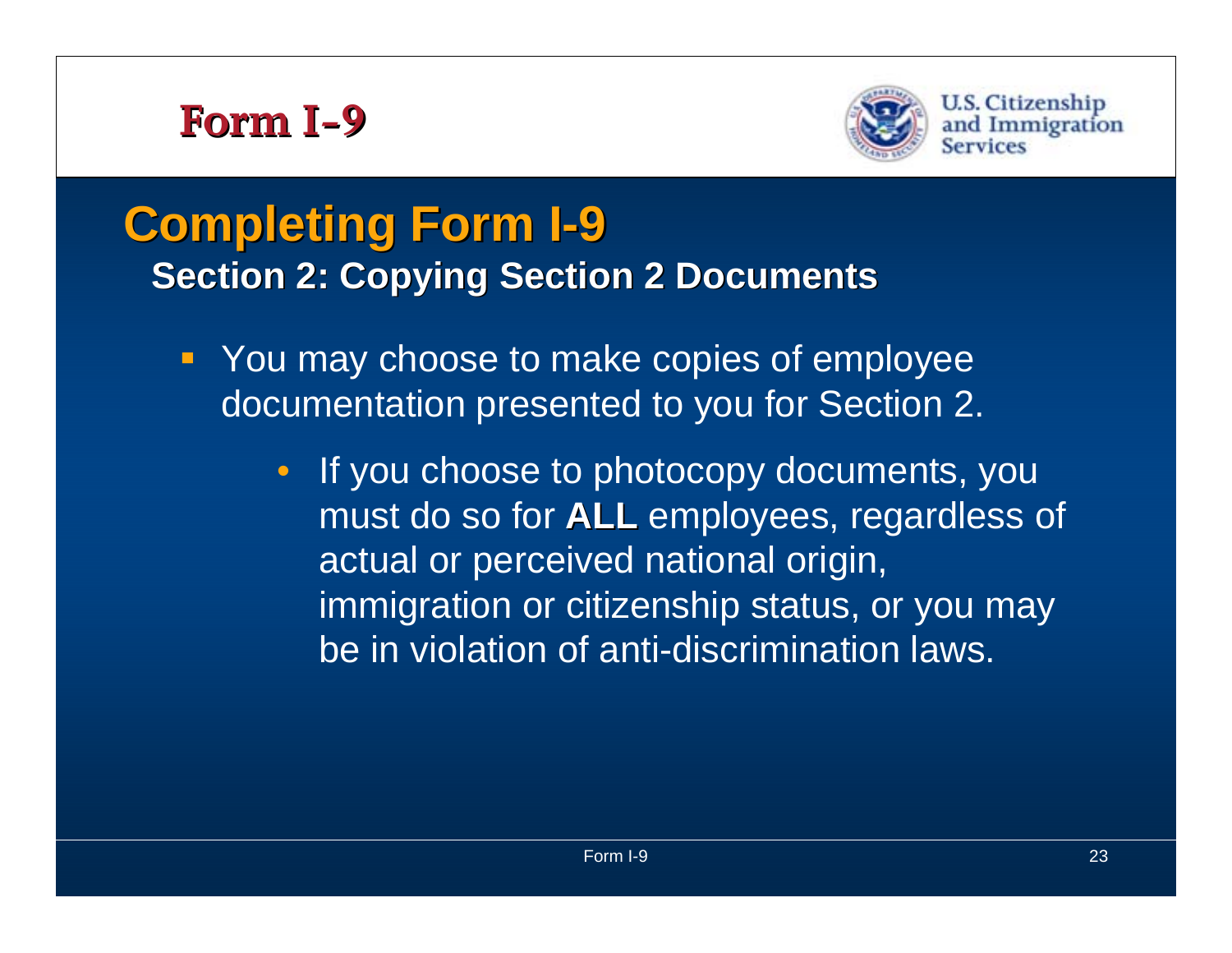



#### **Completing Form I Completing Form I 9 Section 3: Reverification Section 3: Reverification**

| <b>Section 3. Updating and Reverification</b> (To be completed and signed by employer.)            |              |                                                                                                                                                                      |
|----------------------------------------------------------------------------------------------------|--------------|----------------------------------------------------------------------------------------------------------------------------------------------------------------------|
| A. New Name (if applicable)                                                                        |              | B. Date of Rehire (month/day/year) (if applicable)                                                                                                                   |
|                                                                                                    |              |                                                                                                                                                                      |
|                                                                                                    |              | C. If employee's previous grant of work authorization has expired, provide the information below for the document that establishes current employment authorization. |
|                                                                                                    |              |                                                                                                                                                                      |
| Document Title:                                                                                    | Document $#$ | Expiration Date (if any):                                                                                                                                            |
|                                                                                                    |              | I attest, under penalty of perjury, that to the best of my knowledge, this employee is authorized to work in the United States, and if the employee presented        |
| document(s), the document(s) I have examined appear to be genuine and to relate to the individual. |              |                                                                                                                                                                      |
| Signature of Employer or Authorized Representative                                                 |              | Date (month/day/year)                                                                                                                                                |

You must reverify an employee on Section 3 or on a new Form I-9 if his or her temporary employment authorization has expired. You MAY also complete Section 3 if you:

- $\blacksquare$ Rehire the EMPLOYEE within 3 years of original hire date\*
- $\blacksquare$ Update the biographic information of an employee

*<sup>\*</sup> USCIS recommends completing a new Form I-9 for rehires*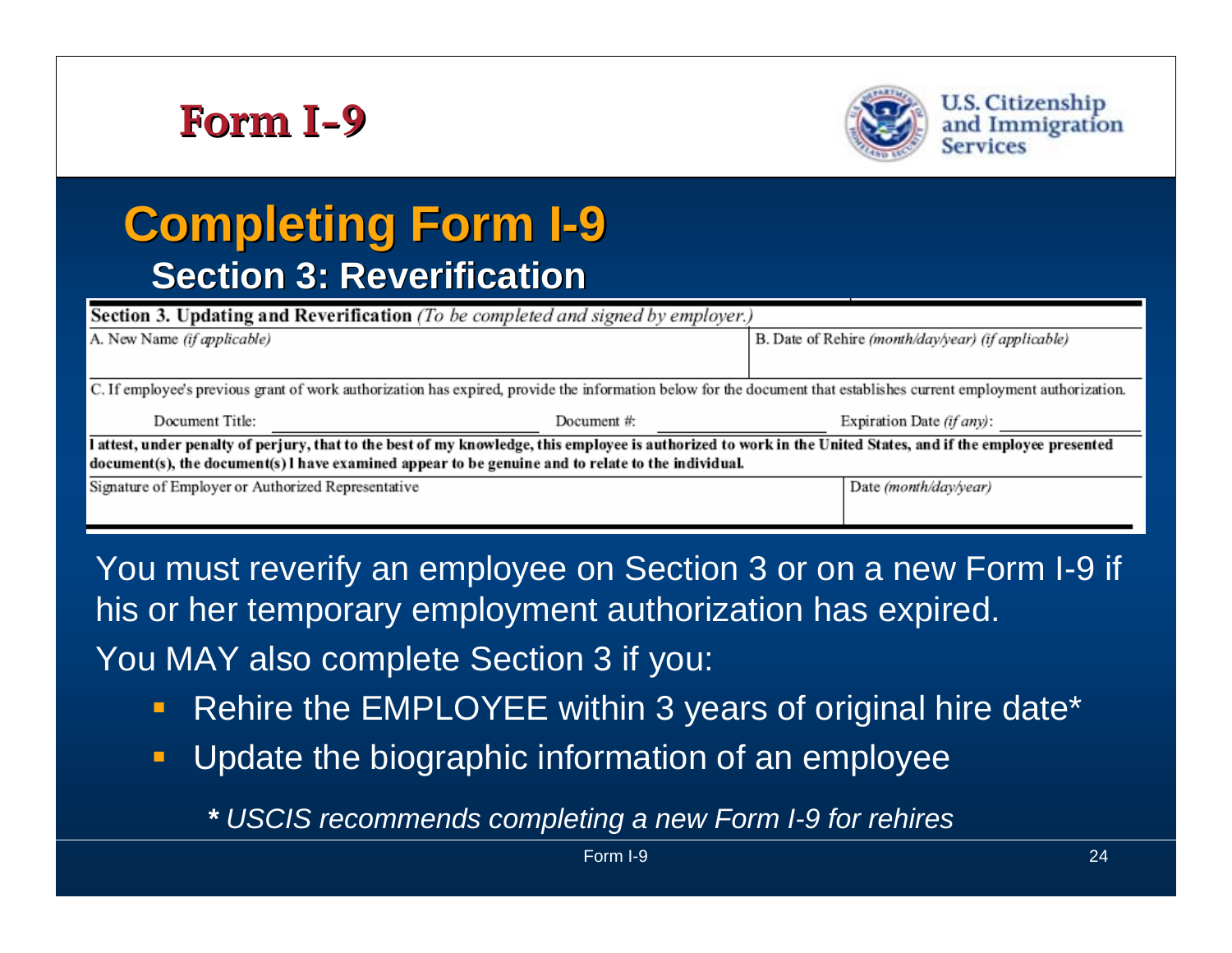

### **Completing Form I Completing Form I 9 Section 3: Reverification Section 3: Reverification**

| <b>Do Not Reverify</b>                             | <b>U.S. Passport or Passport Card</b>                                                                                 |
|----------------------------------------------------|-----------------------------------------------------------------------------------------------------------------------|
|                                                    | <b>Permanent Resident Card (Form I-551)</b><br>$\Box$                                                                 |
|                                                    | <b>List B documents</b><br>$\blacksquare$                                                                             |
| <b>Permanent Resident</b><br><b>Reverification</b> | Reverify only if employee presents a Form<br>I-94 with a temporary I-551 stamp, or                                    |
| <b>Exceptions</b>                                  | A foreign passport with a temporary I-551<br>$\blacksquare$<br>stamp (on a machine readable immigrant<br>visa (MRIV)) |
| <b>Usually Reverify</b>                            | When employment authorization document<br>$\blacksquare$<br>(List A or C) has an expiration date                      |
|                                                    |                                                                                                                       |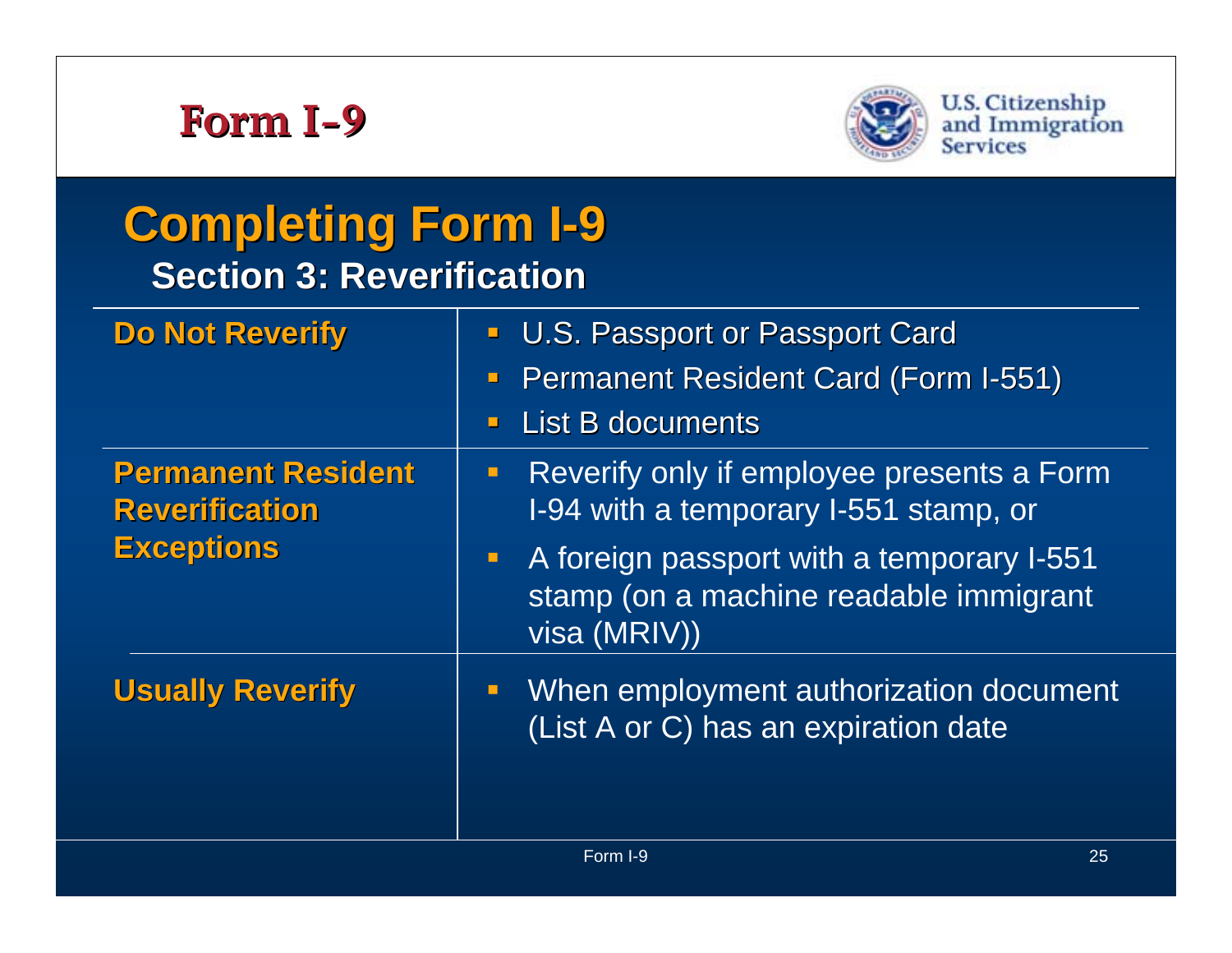

### **Completing Form I Completing Form I 9 Correcting Mistakes**

- $\blacksquare$  If you discover a mistake on Form I-9:
	- $\bullet$ Correct the existing form OR prepare a new Form I-9.
	- • If you choose to correct the existing Form I-9, line out the incorrect portions, enter the correct information, and initial and date the correction.
	- • If you do a new Form I-9, retain the old form. You should also attach a short memo to both the new and old Forms I-9 stating the reason for your action.

### **Missing Forms**

If you discover you are missing the Form I-9 for an employee:

- $\bullet$ Immediately provide the employee with a Form I-9.
- $\bullet$ Allow employee 3 business days to provide acceptable documents.
- DO NOT backdate the Form I-9.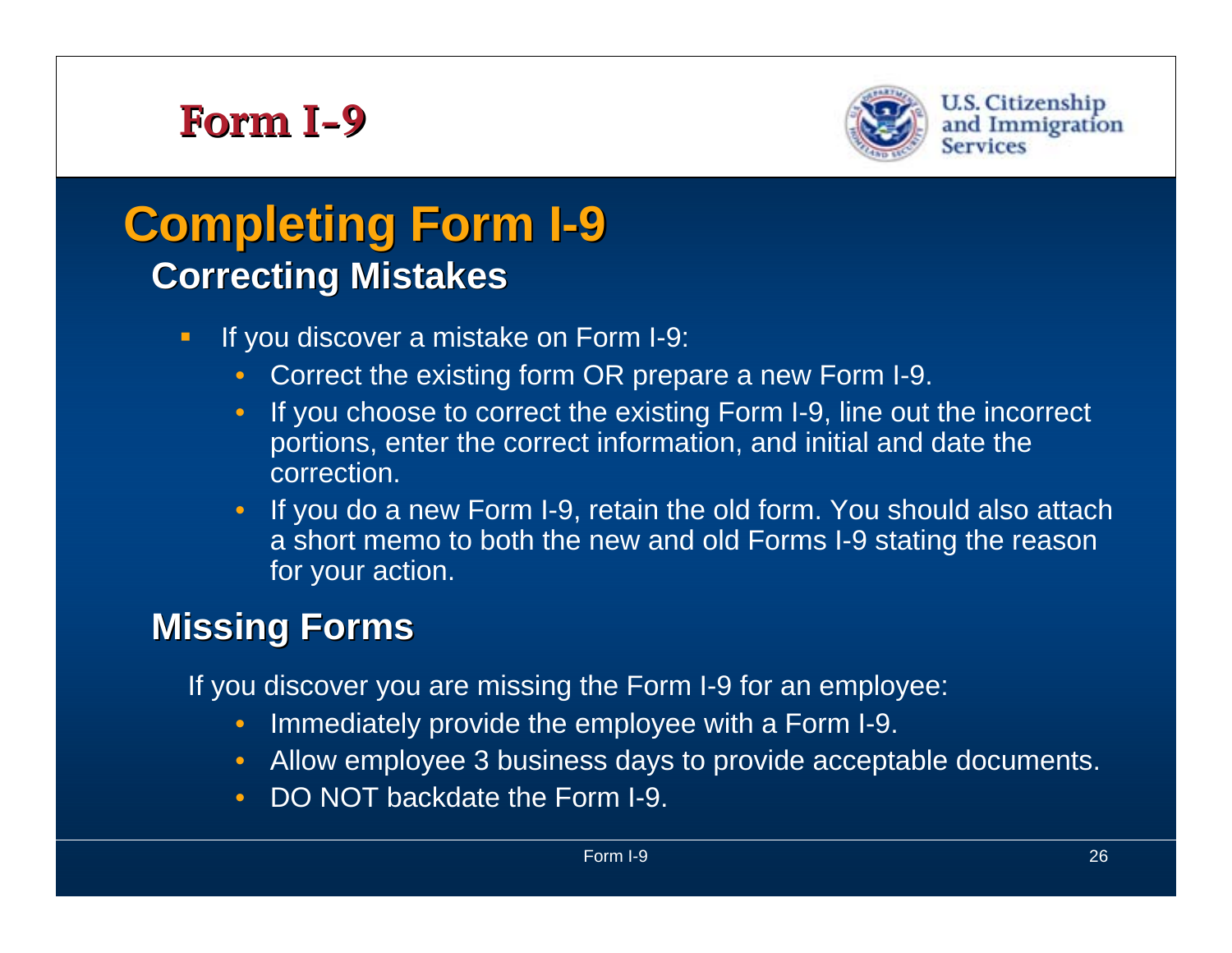



U.S. Citizenship<br>and Immigration<br>Services

# **Storage and Retention Storage and Retention**

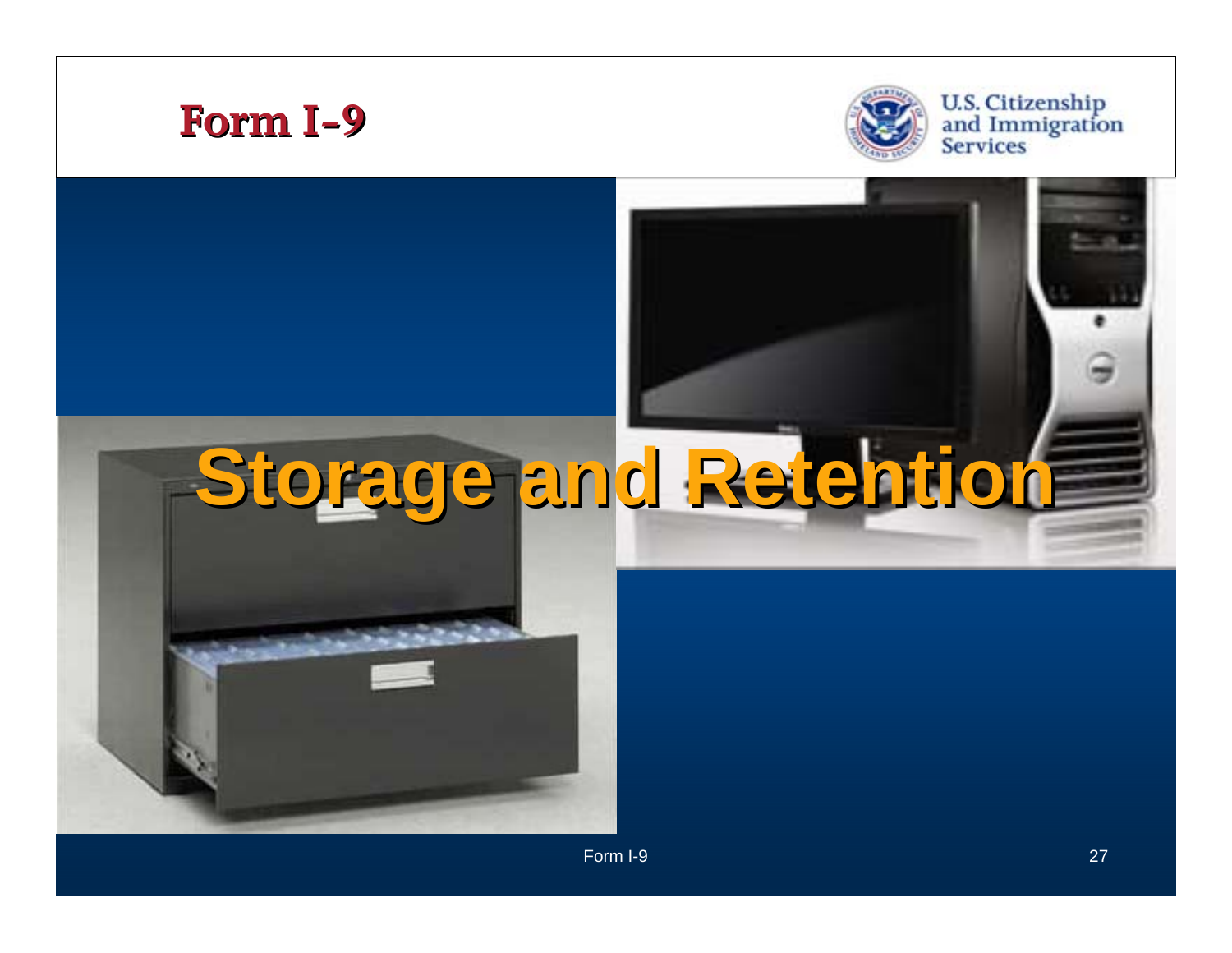

**U.S. Citizenship** and Immigration Services

# **Storage Storage**

- **Form I-9 MUST be on file for all current**
- Store Forms I-9 securely in a way that meets your business needs – on site, off-site, storage facility or electronically.
- **Store Forms I-9 and document copies together.**
- $\blacksquare$  Ensure that only authorized personnel have access to stored Forms I-9.
- **Make Forms I-9 available within 3 days of an official** request for inspection.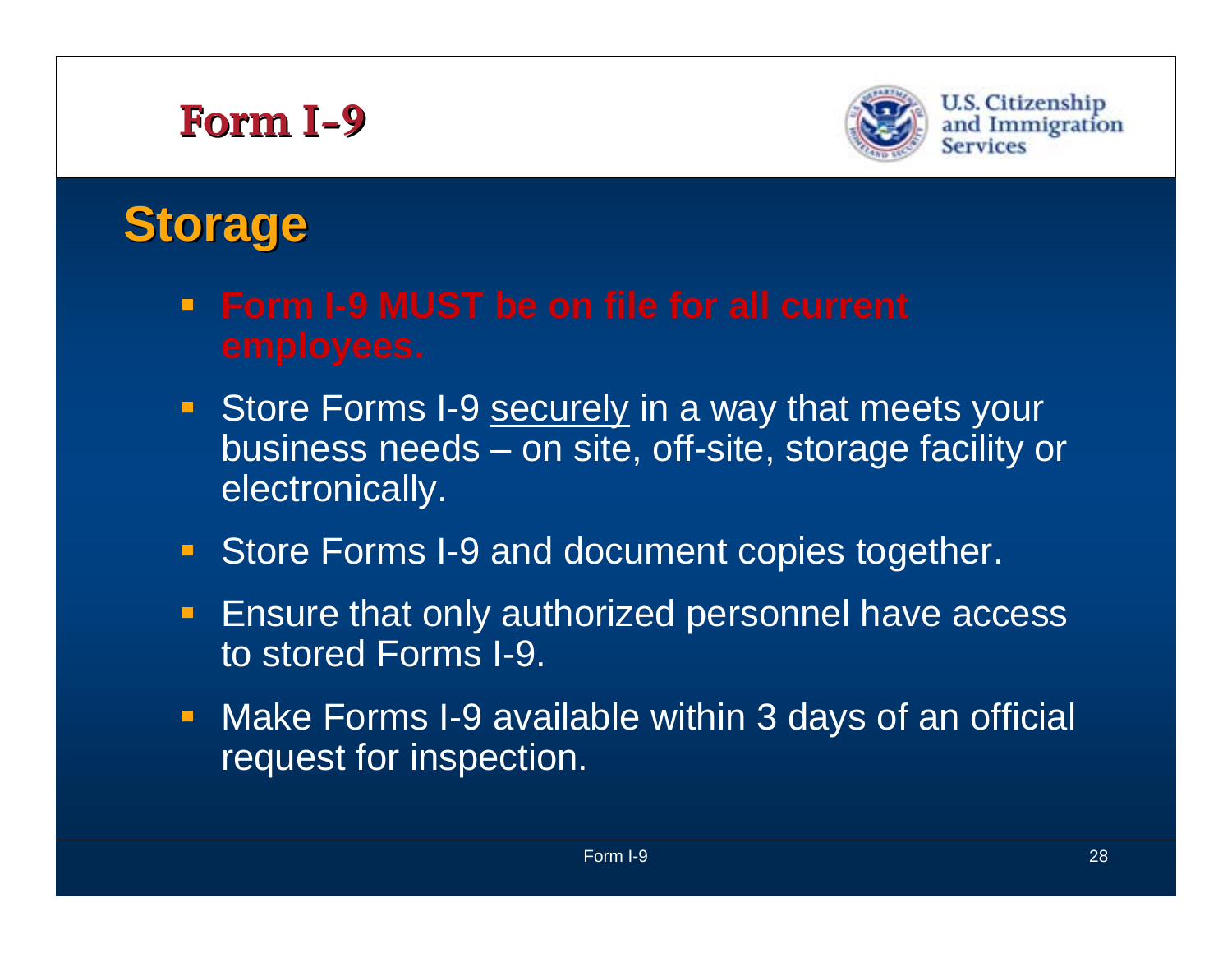



**U.S. Citizenship** and Immigration **Services** 

# **Retention Retention**

Forms I-9 must be stored for 3 years after the date you hire an employee

or

1 year after the date you or the employee terminates employment, whichever is later.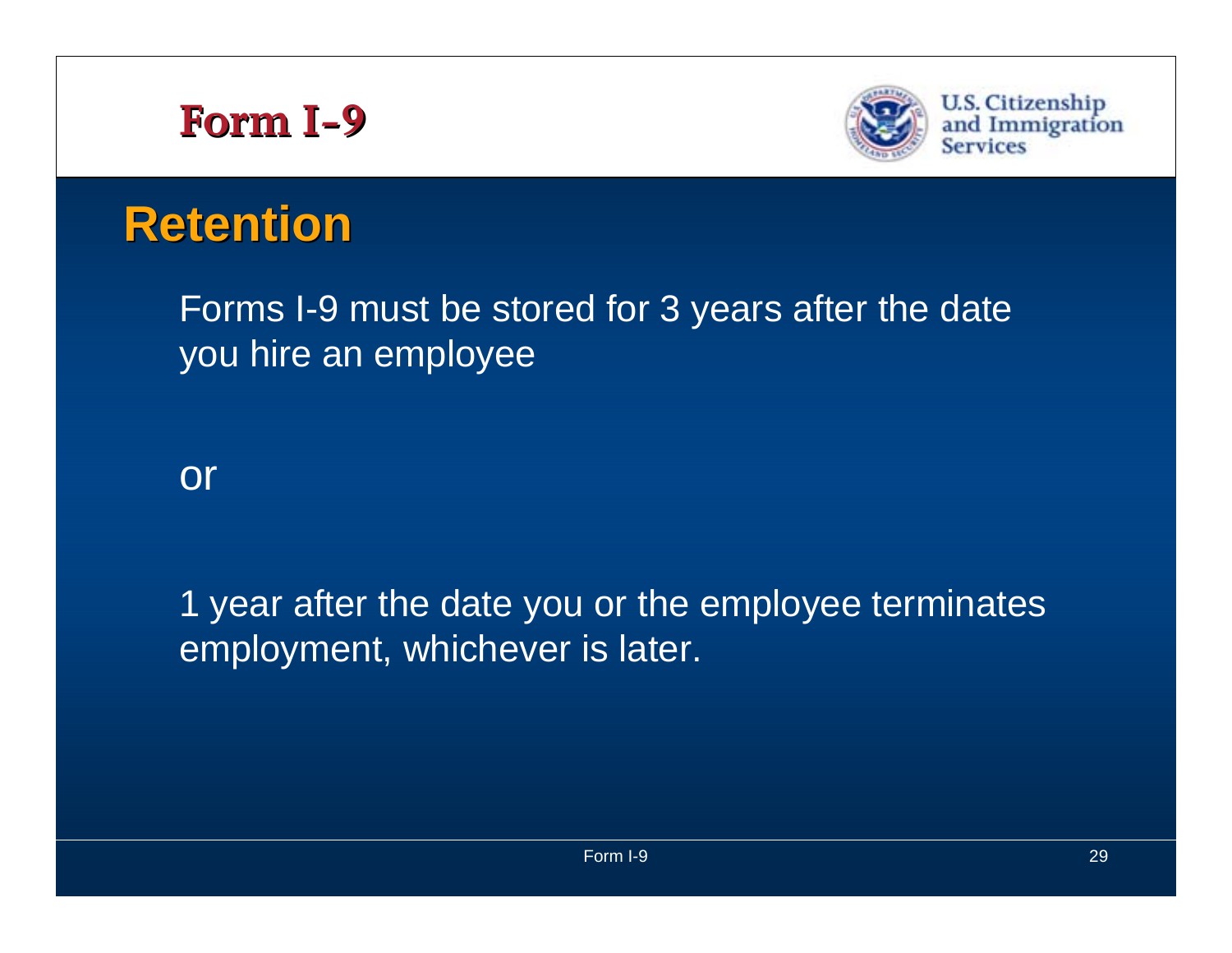

# **Retention Retention**

To identify the retention date, add 3 years to the hire date and 1 year to the date employment was terminated. The date that is later is the retention date.

### **Example: Example:**

John Smith was hired on November 1, 1993, and on July 5, 1994, employment was terminated. November 1, 1993 + 3 years = November 1, 1996 July 5, 1994 + 1 year = July 5, 1995 The retention date is November 1, 1996.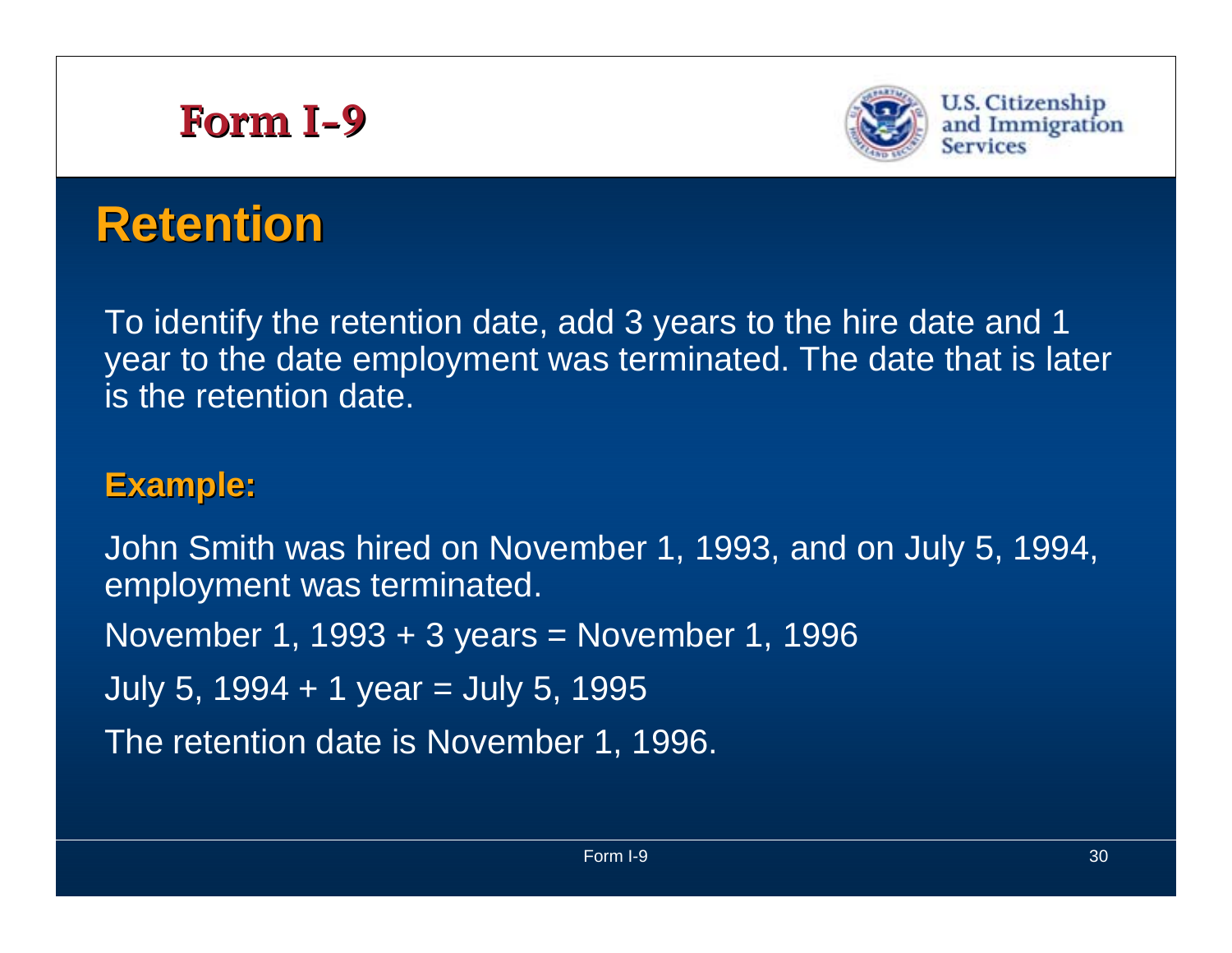



U.S. Citizenship<br>and Immigration<br>Services



#### **E -Verify and Form I Verify and Form I 9**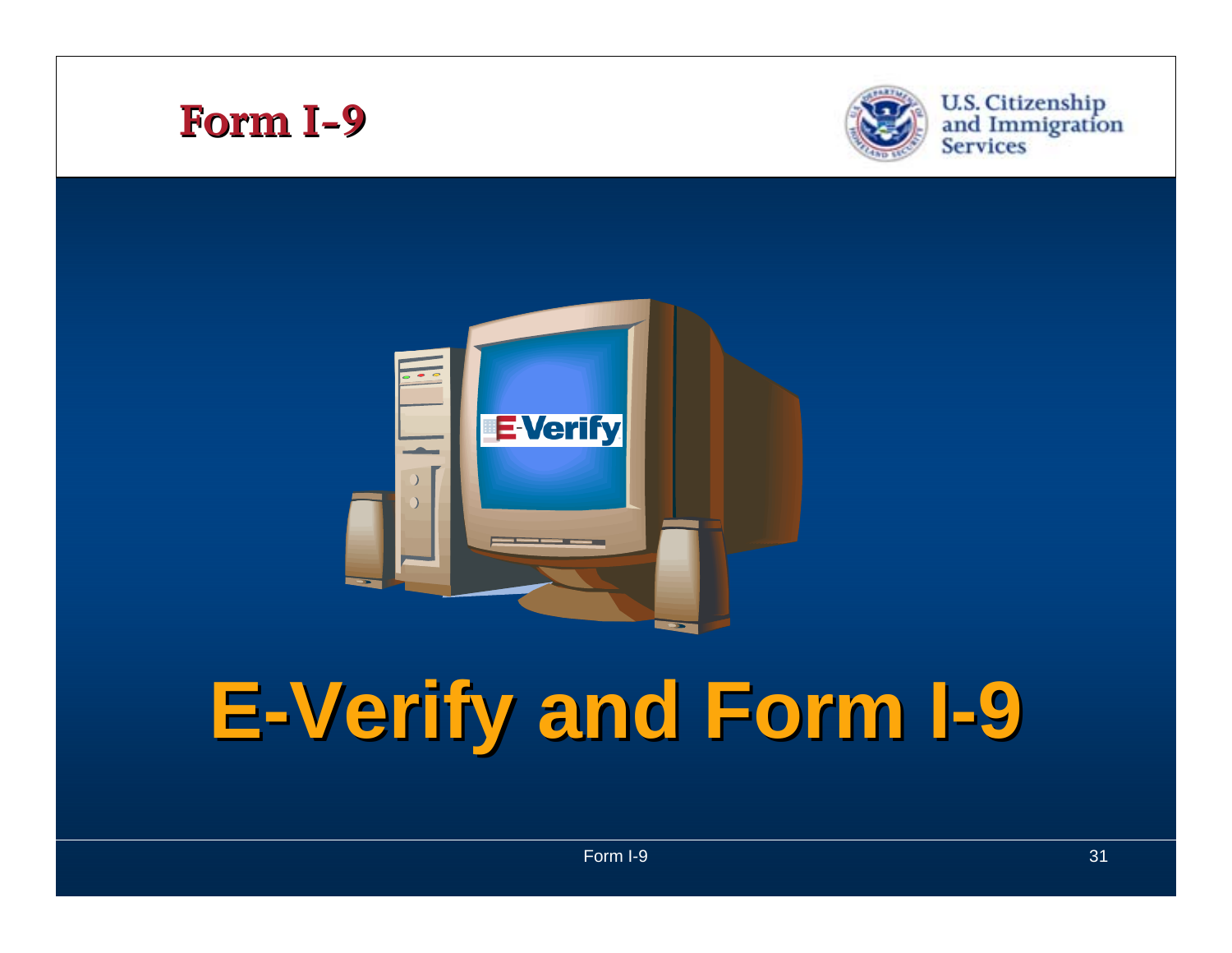

**U.S. Citizenship** and Immigration Services

# **What is E What is E -Verify? Verify?**

**No-cost Internet based system**

**Fast and easy to use**



### **Electronically verifies the employment eligibility of:**

- Newly hired employees
- Existing employees assigned to work on a qualifying federal contract

**Helps maintain a legal workforce**

**Protects jobs for authorized workers**

**Partnership between the U.S. Department of Homeland Security and the Social Security Administration**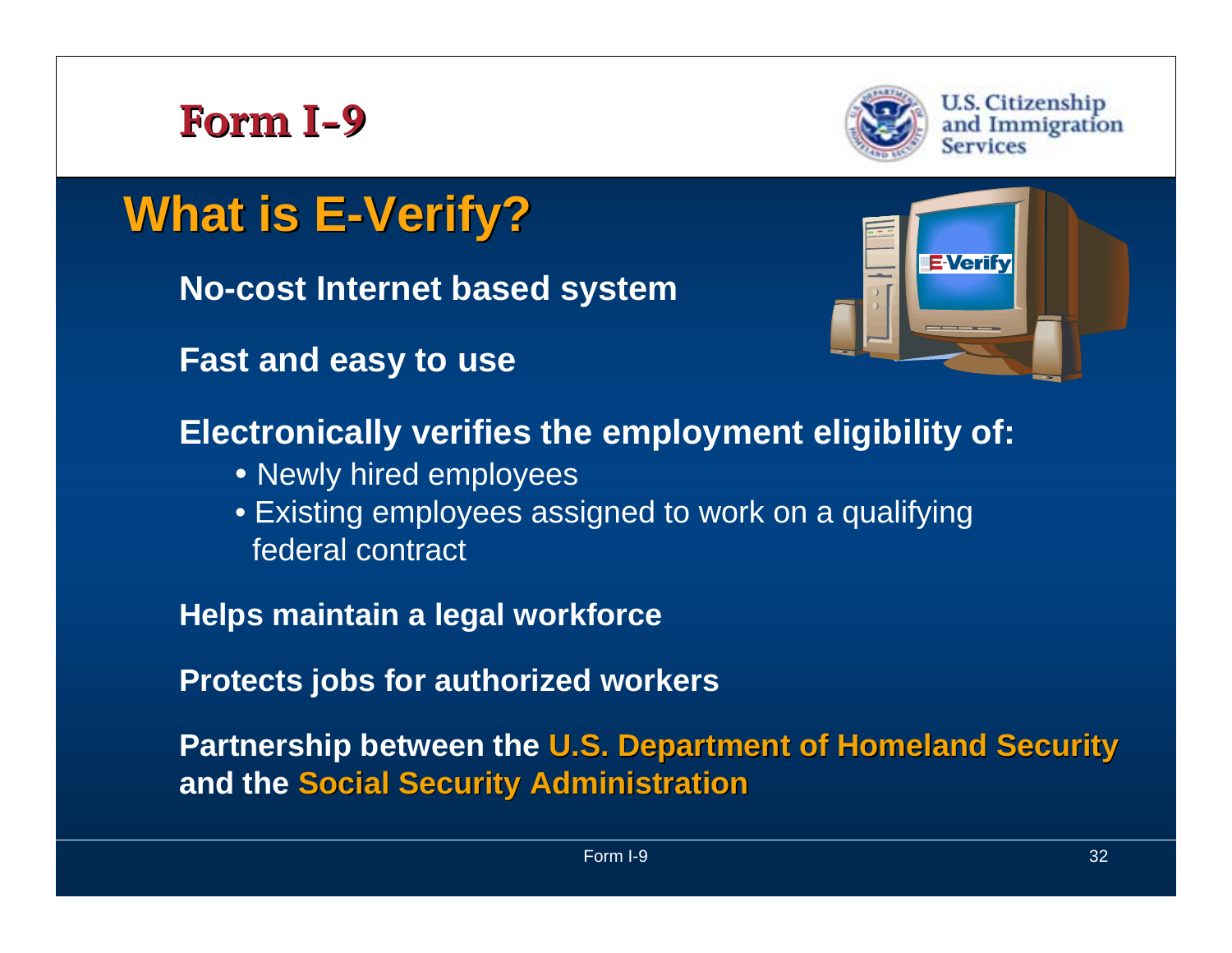



**U.S. Citizenship** and Immigration

# **What is E What is E -Verify? Verify?**

- **E -Verify Goals Verify Goals**
	- **Reduce** unauthorized employment
	- $\blacksquare$ **Minimize** verification-related discrimination
	- $\blacksquare$ Be **quick and non-burdensome** to employers
	- **Protect** civil liberties and employee privacy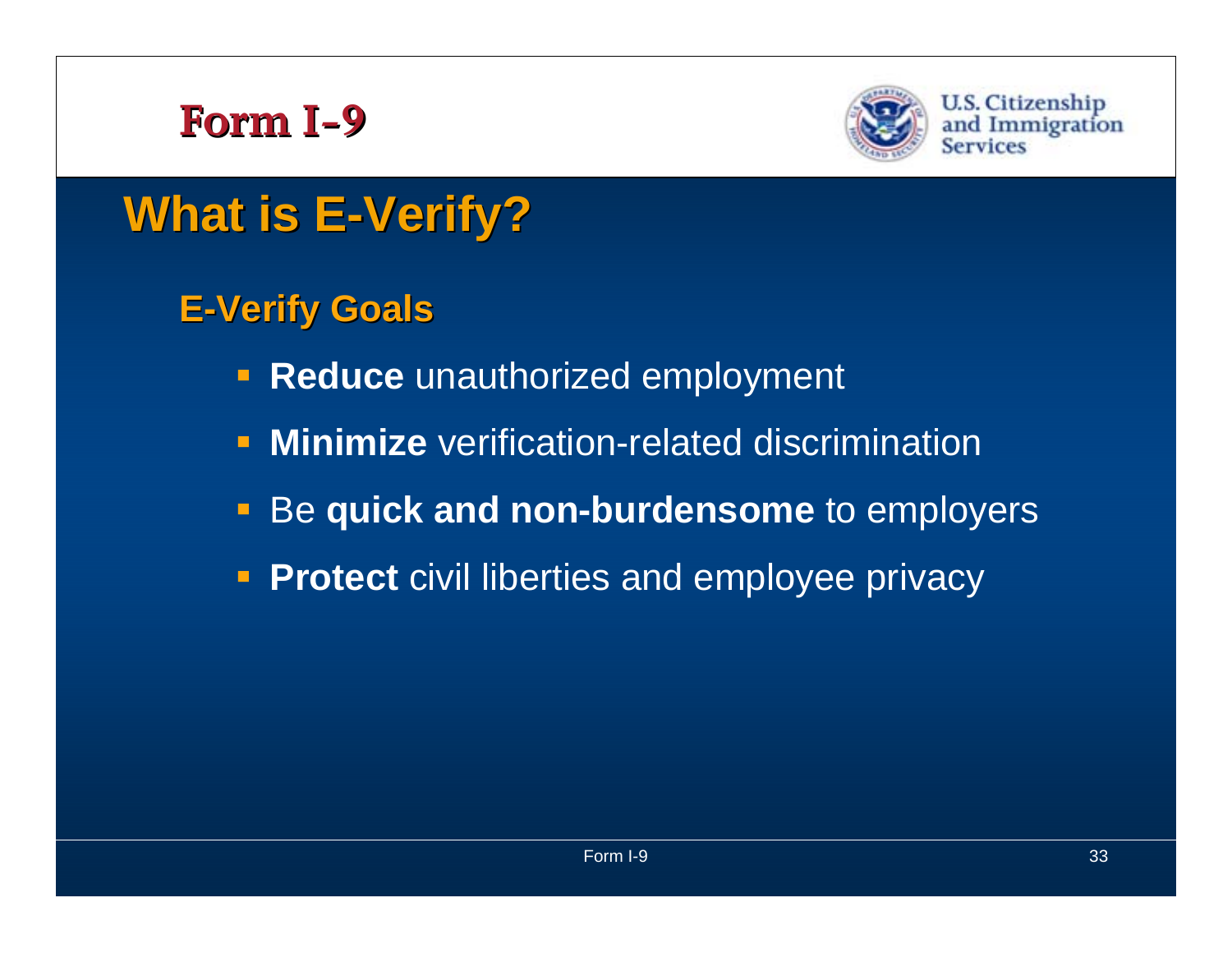



U.S. Citizenship<br>and Immigration<br>Services

# **How does E How does E -Verify work? Verify work?**

| Read instructions carefully before completing this form. The instructions must be available during completion of this form.<br>ANTI-DISCRIMINATION NOTICE: It is illegal to discriminate against work-authorized individuals. Employers CANNOT<br>specify which decument(s) they will accept from an engivyce. The refusal to hire an individual because the decuments have a<br>future expiration date may also constitute fliegal discrimination.<br>Section 1. Employee Information and Verification (To be completed and signed by employee at the time employment begins.)<br>Print Name: Last<br>First<br>Address (Dream Many and Nander)<br>City<br>$\overline{u}$<br>I am aware that federal law provides for<br>imarisonment and/or fines for false statements or<br>use of false documents in connection with the<br>completion of this form.<br><b>Employer's Signature</b><br>Date (recruit/displace)<br>Proparer and/or Translator Certification (To be completed and agent if Seaton 1 is proposed by a person other han the ample yea) I attest under<br>person of peopen that Hana assame to the completion of the fore and that is th<br>Preparente Thoselabor's Signature<br>Print Name<br>Address (Street Harry and Mareker, City, State, State Code)<br>Section 2. Employer Review and Vertfleation (To be completed and signed by employer. Examine one document from List A CR<br>examine one document from List B and one from List C, as listed on the feveral of this form, and reco<br>expiration date, if any, of the document(s).)<br>List A<br>ŌŘ<br>List B<br>Document Side:<br>laming suthority:<br>Document 8:<br>Expiration Date (t) angle<br>Document #:<br>Report for Date of anyth-<br>CERTIFICATION: I attest, under prastly of perjury, that I have examined the document(s) presented by the above-named employee, that<br>the above-listed document(s) appear to be genaine and to relate to the employee named, tha<br>and that to the best of my knowledge the employee is authorized to work in the United States. (State<br>(washidaviwar)<br>employment agencies may cent the date the employee began employment.)<br>Square of Euplope or Authorized Express take<br><b>British Magazine</b><br>Exchess or Organization News and Address (Drust Many and Mareket, City, State, 2p Chair<br>Section 3. Updating and Reverification (To be completed and signed by employer.<br>A. New News 57 applicable)<br>C. If employee's previous grant of work authorization has expired, provide the information below for the document that establishes current amployment authorization |                                        |                                                                            |
|-------------------------------------------------------------------------------------------------------------------------------------------------------------------------------------------------------------------------------------------------------------------------------------------------------------------------------------------------------------------------------------------------------------------------------------------------------------------------------------------------------------------------------------------------------------------------------------------------------------------------------------------------------------------------------------------------------------------------------------------------------------------------------------------------------------------------------------------------------------------------------------------------------------------------------------------------------------------------------------------------------------------------------------------------------------------------------------------------------------------------------------------------------------------------------------------------------------------------------------------------------------------------------------------------------------------------------------------------------------------------------------------------------------------------------------------------------------------------------------------------------------------------------------------------------------------------------------------------------------------------------------------------------------------------------------------------------------------------------------------------------------------------------------------------------------------------------------------------------------------------------------------------------------------------------------------------------------------------------------------------------------------------------------------------------------------------------------------------------------------------------------------------------------------------------------------------------------------------------------------------------------------------------------------------------------------------------------------------------------------------------------------------------------------------------------------------------------------------------------------------------------------------------------------------------------------------------------------------------------------------------|----------------------------------------|----------------------------------------------------------------------------|
|                                                                                                                                                                                                                                                                                                                                                                                                                                                                                                                                                                                                                                                                                                                                                                                                                                                                                                                                                                                                                                                                                                                                                                                                                                                                                                                                                                                                                                                                                                                                                                                                                                                                                                                                                                                                                                                                                                                                                                                                                                                                                                                                                                                                                                                                                                                                                                                                                                                                                                                                                                                                                               |                                        |                                                                            |
|                                                                                                                                                                                                                                                                                                                                                                                                                                                                                                                                                                                                                                                                                                                                                                                                                                                                                                                                                                                                                                                                                                                                                                                                                                                                                                                                                                                                                                                                                                                                                                                                                                                                                                                                                                                                                                                                                                                                                                                                                                                                                                                                                                                                                                                                                                                                                                                                                                                                                                                                                                                                                               |                                        |                                                                            |
|                                                                                                                                                                                                                                                                                                                                                                                                                                                                                                                                                                                                                                                                                                                                                                                                                                                                                                                                                                                                                                                                                                                                                                                                                                                                                                                                                                                                                                                                                                                                                                                                                                                                                                                                                                                                                                                                                                                                                                                                                                                                                                                                                                                                                                                                                                                                                                                                                                                                                                                                                                                                                               |                                        |                                                                            |
|                                                                                                                                                                                                                                                                                                                                                                                                                                                                                                                                                                                                                                                                                                                                                                                                                                                                                                                                                                                                                                                                                                                                                                                                                                                                                                                                                                                                                                                                                                                                                                                                                                                                                                                                                                                                                                                                                                                                                                                                                                                                                                                                                                                                                                                                                                                                                                                                                                                                                                                                                                                                                               | Middle Index                           | Mailes Name                                                                |
|                                                                                                                                                                                                                                                                                                                                                                                                                                                                                                                                                                                                                                                                                                                                                                                                                                                                                                                                                                                                                                                                                                                                                                                                                                                                                                                                                                                                                                                                                                                                                                                                                                                                                                                                                                                                                                                                                                                                                                                                                                                                                                                                                                                                                                                                                                                                                                                                                                                                                                                                                                                                                               | Apt. 6                                 | Date of Birth (monthlips) car)                                             |
|                                                                                                                                                                                                                                                                                                                                                                                                                                                                                                                                                                                                                                                                                                                                                                                                                                                                                                                                                                                                                                                                                                                                                                                                                                                                                                                                                                                                                                                                                                                                                                                                                                                                                                                                                                                                                                                                                                                                                                                                                                                                                                                                                                                                                                                                                                                                                                                                                                                                                                                                                                                                                               | Zo Cade                                | Social Security #                                                          |
|                                                                                                                                                                                                                                                                                                                                                                                                                                                                                                                                                                                                                                                                                                                                                                                                                                                                                                                                                                                                                                                                                                                                                                                                                                                                                                                                                                                                                                                                                                                                                                                                                                                                                                                                                                                                                                                                                                                                                                                                                                                                                                                                                                                                                                                                                                                                                                                                                                                                                                                                                                                                                               |                                        | I advet, under preserv of perjury, that I am (check one of the following): |
|                                                                                                                                                                                                                                                                                                                                                                                                                                                                                                                                                                                                                                                                                                                                                                                                                                                                                                                                                                                                                                                                                                                                                                                                                                                                                                                                                                                                                                                                                                                                                                                                                                                                                                                                                                                                                                                                                                                                                                                                                                                                                                                                                                                                                                                                                                                                                                                                                                                                                                                                                                                                                               | A citizen of the United States         |                                                                            |
|                                                                                                                                                                                                                                                                                                                                                                                                                                                                                                                                                                                                                                                                                                                                                                                                                                                                                                                                                                                                                                                                                                                                                                                                                                                                                                                                                                                                                                                                                                                                                                                                                                                                                                                                                                                                                                                                                                                                                                                                                                                                                                                                                                                                                                                                                                                                                                                                                                                                                                                                                                                                                               |                                        | A noncitions patient of the United States (see instructions)               |
|                                                                                                                                                                                                                                                                                                                                                                                                                                                                                                                                                                                                                                                                                                                                                                                                                                                                                                                                                                                                                                                                                                                                                                                                                                                                                                                                                                                                                                                                                                                                                                                                                                                                                                                                                                                                                                                                                                                                                                                                                                                                                                                                                                                                                                                                                                                                                                                                                                                                                                                                                                                                                               | A leaded premisesed resident (Alice #) |                                                                            |
|                                                                                                                                                                                                                                                                                                                                                                                                                                                                                                                                                                                                                                                                                                                                                                                                                                                                                                                                                                                                                                                                                                                                                                                                                                                                                                                                                                                                                                                                                                                                                                                                                                                                                                                                                                                                                                                                                                                                                                                                                                                                                                                                                                                                                                                                                                                                                                                                                                                                                                                                                                                                                               |                                        | An alian authorized to work (Alian # or Administrative                     |
|                                                                                                                                                                                                                                                                                                                                                                                                                                                                                                                                                                                                                                                                                                                                                                                                                                                                                                                                                                                                                                                                                                                                                                                                                                                                                                                                                                                                                                                                                                                                                                                                                                                                                                                                                                                                                                                                                                                                                                                                                                                                                                                                                                                                                                                                                                                                                                                                                                                                                                                                                                                                                               |                                        | unil (repiration date, if applicable - republikacions)                     |
|                                                                                                                                                                                                                                                                                                                                                                                                                                                                                                                                                                                                                                                                                                                                                                                                                                                                                                                                                                                                                                                                                                                                                                                                                                                                                                                                                                                                                                                                                                                                                                                                                                                                                                                                                                                                                                                                                                                                                                                                                                                                                                                                                                                                                                                                                                                                                                                                                                                                                                                                                                                                                               |                                        |                                                                            |
|                                                                                                                                                                                                                                                                                                                                                                                                                                                                                                                                                                                                                                                                                                                                                                                                                                                                                                                                                                                                                                                                                                                                                                                                                                                                                                                                                                                                                                                                                                                                                                                                                                                                                                                                                                                                                                                                                                                                                                                                                                                                                                                                                                                                                                                                                                                                                                                                                                                                                                                                                                                                                               |                                        |                                                                            |
|                                                                                                                                                                                                                                                                                                                                                                                                                                                                                                                                                                                                                                                                                                                                                                                                                                                                                                                                                                                                                                                                                                                                                                                                                                                                                                                                                                                                                                                                                                                                                                                                                                                                                                                                                                                                                                                                                                                                                                                                                                                                                                                                                                                                                                                                                                                                                                                                                                                                                                                                                                                                                               |                                        |                                                                            |
|                                                                                                                                                                                                                                                                                                                                                                                                                                                                                                                                                                                                                                                                                                                                                                                                                                                                                                                                                                                                                                                                                                                                                                                                                                                                                                                                                                                                                                                                                                                                                                                                                                                                                                                                                                                                                                                                                                                                                                                                                                                                                                                                                                                                                                                                                                                                                                                                                                                                                                                                                                                                                               |                                        |                                                                            |
|                                                                                                                                                                                                                                                                                                                                                                                                                                                                                                                                                                                                                                                                                                                                                                                                                                                                                                                                                                                                                                                                                                                                                                                                                                                                                                                                                                                                                                                                                                                                                                                                                                                                                                                                                                                                                                                                                                                                                                                                                                                                                                                                                                                                                                                                                                                                                                                                                                                                                                                                                                                                                               |                                        | Date (monthliceness)                                                       |
|                                                                                                                                                                                                                                                                                                                                                                                                                                                                                                                                                                                                                                                                                                                                                                                                                                                                                                                                                                                                                                                                                                                                                                                                                                                                                                                                                                                                                                                                                                                                                                                                                                                                                                                                                                                                                                                                                                                                                                                                                                                                                                                                                                                                                                                                                                                                                                                                                                                                                                                                                                                                                               | AND                                    | List C                                                                     |
|                                                                                                                                                                                                                                                                                                                                                                                                                                                                                                                                                                                                                                                                                                                                                                                                                                                                                                                                                                                                                                                                                                                                                                                                                                                                                                                                                                                                                                                                                                                                                                                                                                                                                                                                                                                                                                                                                                                                                                                                                                                                                                                                                                                                                                                                                                                                                                                                                                                                                                                                                                                                                               |                                        |                                                                            |
|                                                                                                                                                                                                                                                                                                                                                                                                                                                                                                                                                                                                                                                                                                                                                                                                                                                                                                                                                                                                                                                                                                                                                                                                                                                                                                                                                                                                                                                                                                                                                                                                                                                                                                                                                                                                                                                                                                                                                                                                                                                                                                                                                                                                                                                                                                                                                                                                                                                                                                                                                                                                                               |                                        |                                                                            |
|                                                                                                                                                                                                                                                                                                                                                                                                                                                                                                                                                                                                                                                                                                                                                                                                                                                                                                                                                                                                                                                                                                                                                                                                                                                                                                                                                                                                                                                                                                                                                                                                                                                                                                                                                                                                                                                                                                                                                                                                                                                                                                                                                                                                                                                                                                                                                                                                                                                                                                                                                                                                                               |                                        |                                                                            |
|                                                                                                                                                                                                                                                                                                                                                                                                                                                                                                                                                                                                                                                                                                                                                                                                                                                                                                                                                                                                                                                                                                                                                                                                                                                                                                                                                                                                                                                                                                                                                                                                                                                                                                                                                                                                                                                                                                                                                                                                                                                                                                                                                                                                                                                                                                                                                                                                                                                                                                                                                                                                                               |                                        |                                                                            |
|                                                                                                                                                                                                                                                                                                                                                                                                                                                                                                                                                                                                                                                                                                                                                                                                                                                                                                                                                                                                                                                                                                                                                                                                                                                                                                                                                                                                                                                                                                                                                                                                                                                                                                                                                                                                                                                                                                                                                                                                                                                                                                                                                                                                                                                                                                                                                                                                                                                                                                                                                                                                                               |                                        |                                                                            |
|                                                                                                                                                                                                                                                                                                                                                                                                                                                                                                                                                                                                                                                                                                                                                                                                                                                                                                                                                                                                                                                                                                                                                                                                                                                                                                                                                                                                                                                                                                                                                                                                                                                                                                                                                                                                                                                                                                                                                                                                                                                                                                                                                                                                                                                                                                                                                                                                                                                                                                                                                                                                                               |                                        |                                                                            |
|                                                                                                                                                                                                                                                                                                                                                                                                                                                                                                                                                                                                                                                                                                                                                                                                                                                                                                                                                                                                                                                                                                                                                                                                                                                                                                                                                                                                                                                                                                                                                                                                                                                                                                                                                                                                                                                                                                                                                                                                                                                                                                                                                                                                                                                                                                                                                                                                                                                                                                                                                                                                                               |                                        |                                                                            |
|                                                                                                                                                                                                                                                                                                                                                                                                                                                                                                                                                                                                                                                                                                                                                                                                                                                                                                                                                                                                                                                                                                                                                                                                                                                                                                                                                                                                                                                                                                                                                                                                                                                                                                                                                                                                                                                                                                                                                                                                                                                                                                                                                                                                                                                                                                                                                                                                                                                                                                                                                                                                                               |                                        |                                                                            |
|                                                                                                                                                                                                                                                                                                                                                                                                                                                                                                                                                                                                                                                                                                                                                                                                                                                                                                                                                                                                                                                                                                                                                                                                                                                                                                                                                                                                                                                                                                                                                                                                                                                                                                                                                                                                                                                                                                                                                                                                                                                                                                                                                                                                                                                                                                                                                                                                                                                                                                                                                                                                                               |                                        |                                                                            |
|                                                                                                                                                                                                                                                                                                                                                                                                                                                                                                                                                                                                                                                                                                                                                                                                                                                                                                                                                                                                                                                                                                                                                                                                                                                                                                                                                                                                                                                                                                                                                                                                                                                                                                                                                                                                                                                                                                                                                                                                                                                                                                                                                                                                                                                                                                                                                                                                                                                                                                                                                                                                                               |                                        | TIE's                                                                      |
|                                                                                                                                                                                                                                                                                                                                                                                                                                                                                                                                                                                                                                                                                                                                                                                                                                                                                                                                                                                                                                                                                                                                                                                                                                                                                                                                                                                                                                                                                                                                                                                                                                                                                                                                                                                                                                                                                                                                                                                                                                                                                                                                                                                                                                                                                                                                                                                                                                                                                                                                                                                                                               |                                        | Date (worth day/war)                                                       |
|                                                                                                                                                                                                                                                                                                                                                                                                                                                                                                                                                                                                                                                                                                                                                                                                                                                                                                                                                                                                                                                                                                                                                                                                                                                                                                                                                                                                                                                                                                                                                                                                                                                                                                                                                                                                                                                                                                                                                                                                                                                                                                                                                                                                                                                                                                                                                                                                                                                                                                                                                                                                                               |                                        |                                                                            |
|                                                                                                                                                                                                                                                                                                                                                                                                                                                                                                                                                                                                                                                                                                                                                                                                                                                                                                                                                                                                                                                                                                                                                                                                                                                                                                                                                                                                                                                                                                                                                                                                                                                                                                                                                                                                                                                                                                                                                                                                                                                                                                                                                                                                                                                                                                                                                                                                                                                                                                                                                                                                                               |                                        | B. Date of Rehire (recettoring (year) (if applicable)                      |
| <b>Thompson Title:</b><br><b>Thompson R</b>                                                                                                                                                                                                                                                                                                                                                                                                                                                                                                                                                                                                                                                                                                                                                                                                                                                                                                                                                                                                                                                                                                                                                                                                                                                                                                                                                                                                                                                                                                                                                                                                                                                                                                                                                                                                                                                                                                                                                                                                                                                                                                                                                                                                                                                                                                                                                                                                                                                                                                                                                                                   |                                        | Expiration Date (c) anglo                                                  |
| I also, under peadly of perjory, that to the best of my knowledge. This employee is unthorized to work in the United States, and if the employee presented<br>decomment(s), the decomment(s) I have examined appear to be genuine and to relate to the individual.                                                                                                                                                                                                                                                                                                                                                                                                                                                                                                                                                                                                                                                                                                                                                                                                                                                                                                                                                                                                                                                                                                                                                                                                                                                                                                                                                                                                                                                                                                                                                                                                                                                                                                                                                                                                                                                                                                                                                                                                                                                                                                                                                                                                                                                                                                                                                            |                                        |                                                                            |
| <b>Signature of Employee or Authorized Expressatative</b>                                                                                                                                                                                                                                                                                                                                                                                                                                                                                                                                                                                                                                                                                                                                                                                                                                                                                                                                                                                                                                                                                                                                                                                                                                                                                                                                                                                                                                                                                                                                                                                                                                                                                                                                                                                                                                                                                                                                                                                                                                                                                                                                                                                                                                                                                                                                                                                                                                                                                                                                                                     |                                        | Date (world/day/war)                                                       |
|                                                                                                                                                                                                                                                                                                                                                                                                                                                                                                                                                                                                                                                                                                                                                                                                                                                                                                                                                                                                                                                                                                                                                                                                                                                                                                                                                                                                                                                                                                                                                                                                                                                                                                                                                                                                                                                                                                                                                                                                                                                                                                                                                                                                                                                                                                                                                                                                                                                                                                                                                                                                                               |                                        | Form I-9 (Rev. 0840/09) Y Page 4                                           |

#### **Form I-9**

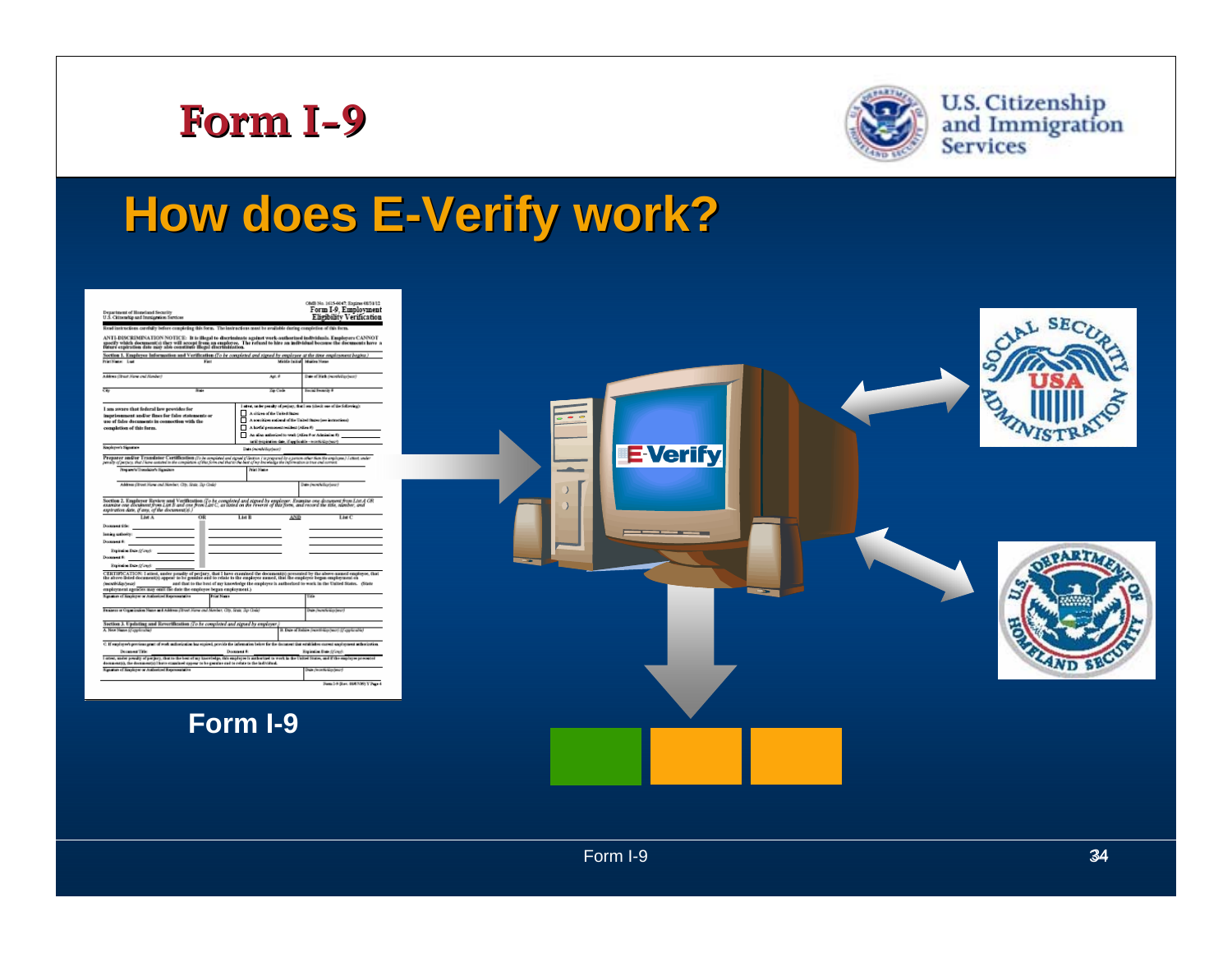



**U.S. Citizenship** and Immigration<br>Services

# **E -Verify Case Resolution Verify Case Resolution**

You should check E-Verify periodically for one of the following responses:

**Employment Authorized**

**Review and Update Employee Data**

**Case in Continuance**

**DHS Verification in Process**

**DHS No Show**

**Final Nonconfirmation**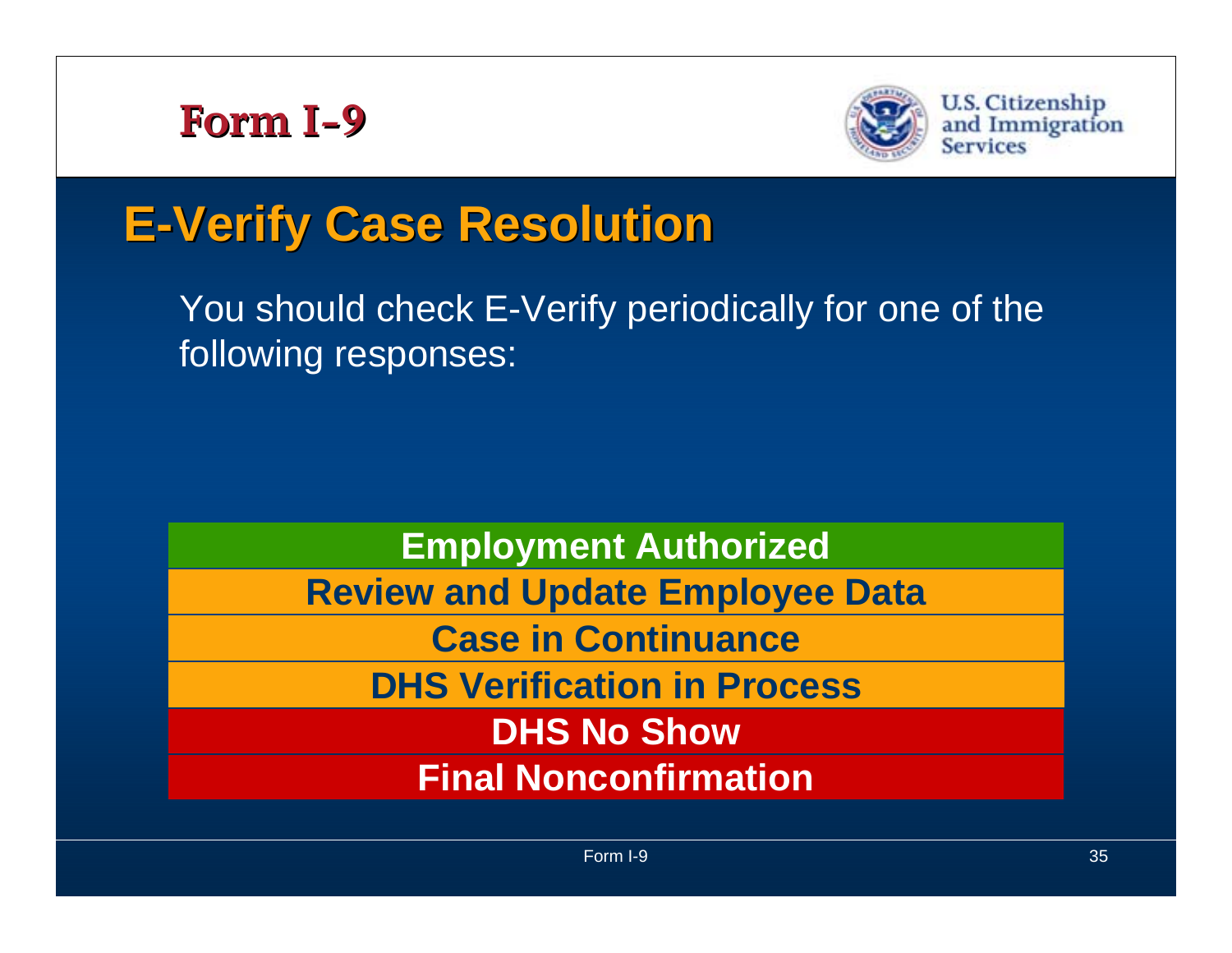



# **For More Form I For More Form I -9 and E 9 and E -Verify Information Information**

- **E** Visit the I-9 Central website at **www.uscis.gov/I - 9Central 9Central**
	- One-stop shop for Form I-9 information
	- Provides more accessible and user-friendly information
- **UPE: WWW.dhs.gov/E-Verify** more information on E-Verify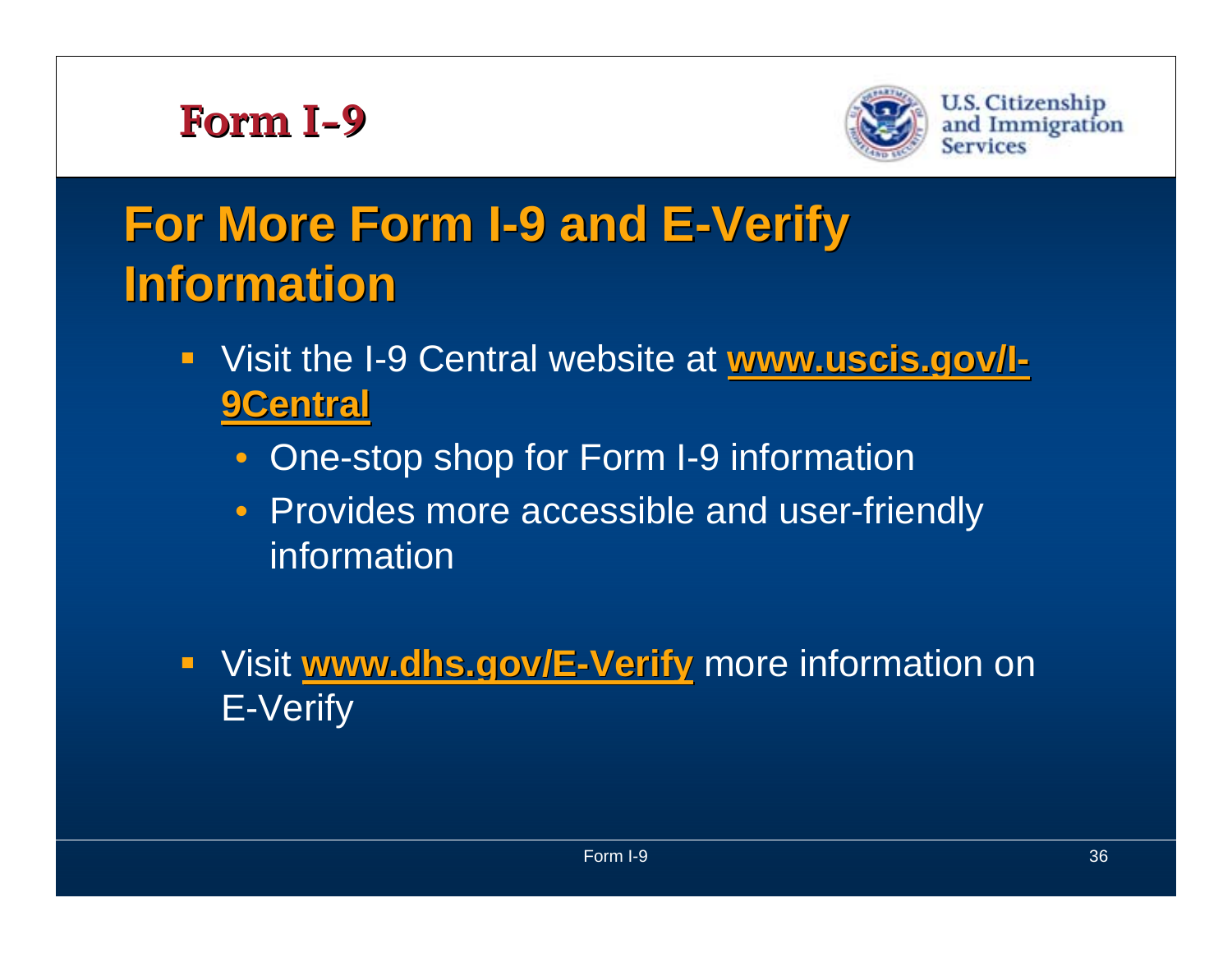



**U.S. Citizenship** and Immigration Services

# **Form I -9 and E 9 and E -Verify Outreach Verify Outreach**

- **Verification Outreach Branch provides:** 
	- **Speakers for your events**
	- **Panel participants Panel participants**
	- **Conventions, expo participation Conventions, expo participation**
	- Webinars

**Form I-9 and E-Verify E-Mail: I-9Central@dhs.gov 9Central@dhs.gov E -Verify@dhs.gov Verify@dhs.gov**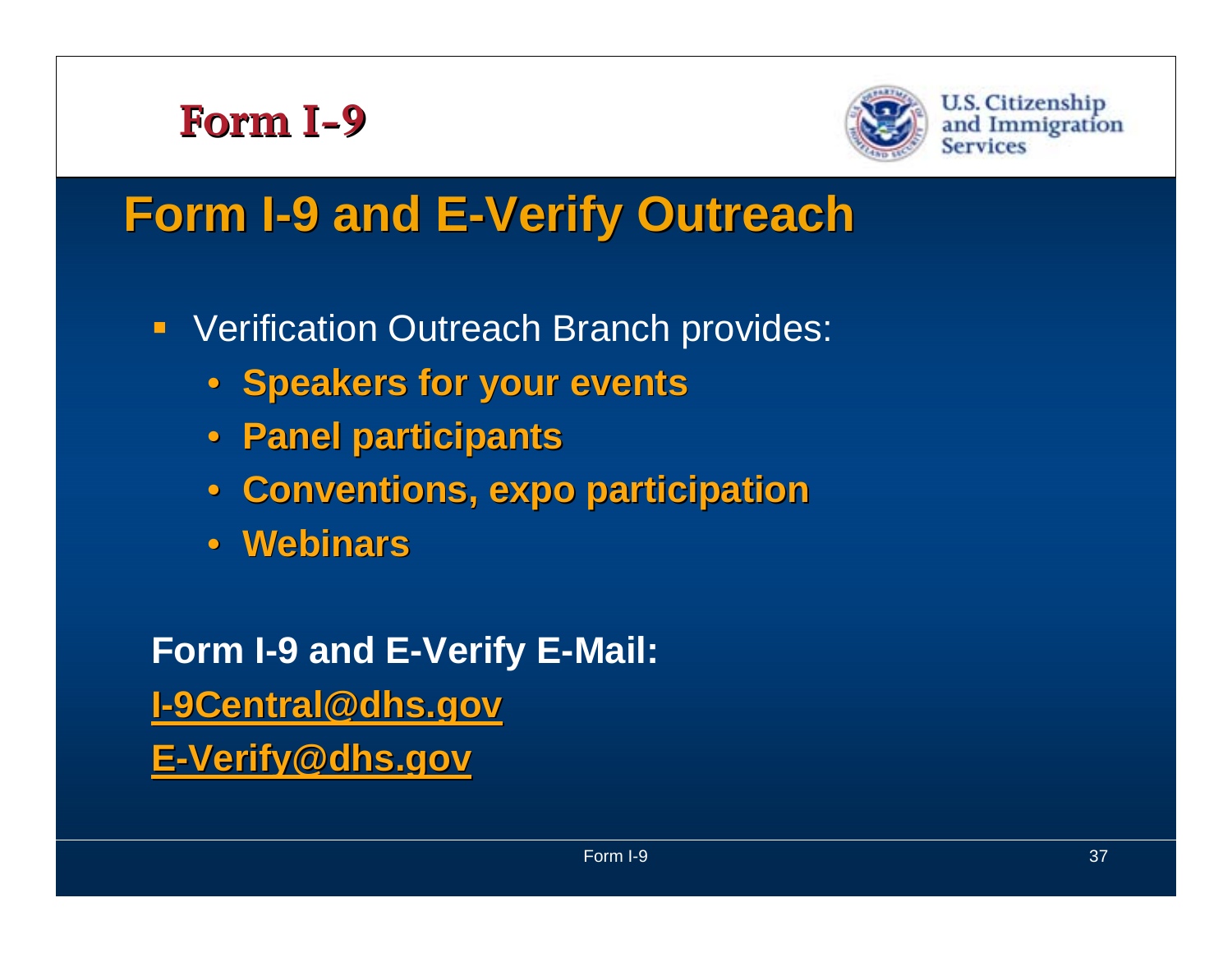



**U.S. Citizenship** and Immigration Services

# **Form I -9 Resources 9 Resources**

- **Form I-9, Employment Eligibility Verification http://www.uscis.gov/files/form/i http://www.uscis.gov/files/form/i -9.pdf**
- Form M-274, *Handbook for Employers* **http://www.uscis.gov/files/nativedocuments/m http://www.uscis.gov/files/nativedocuments/m -274.pdf 274.pdf**
- **I**-9 Central **www.uscis.gov/I www.uscis.gov/I -9Central 9Central**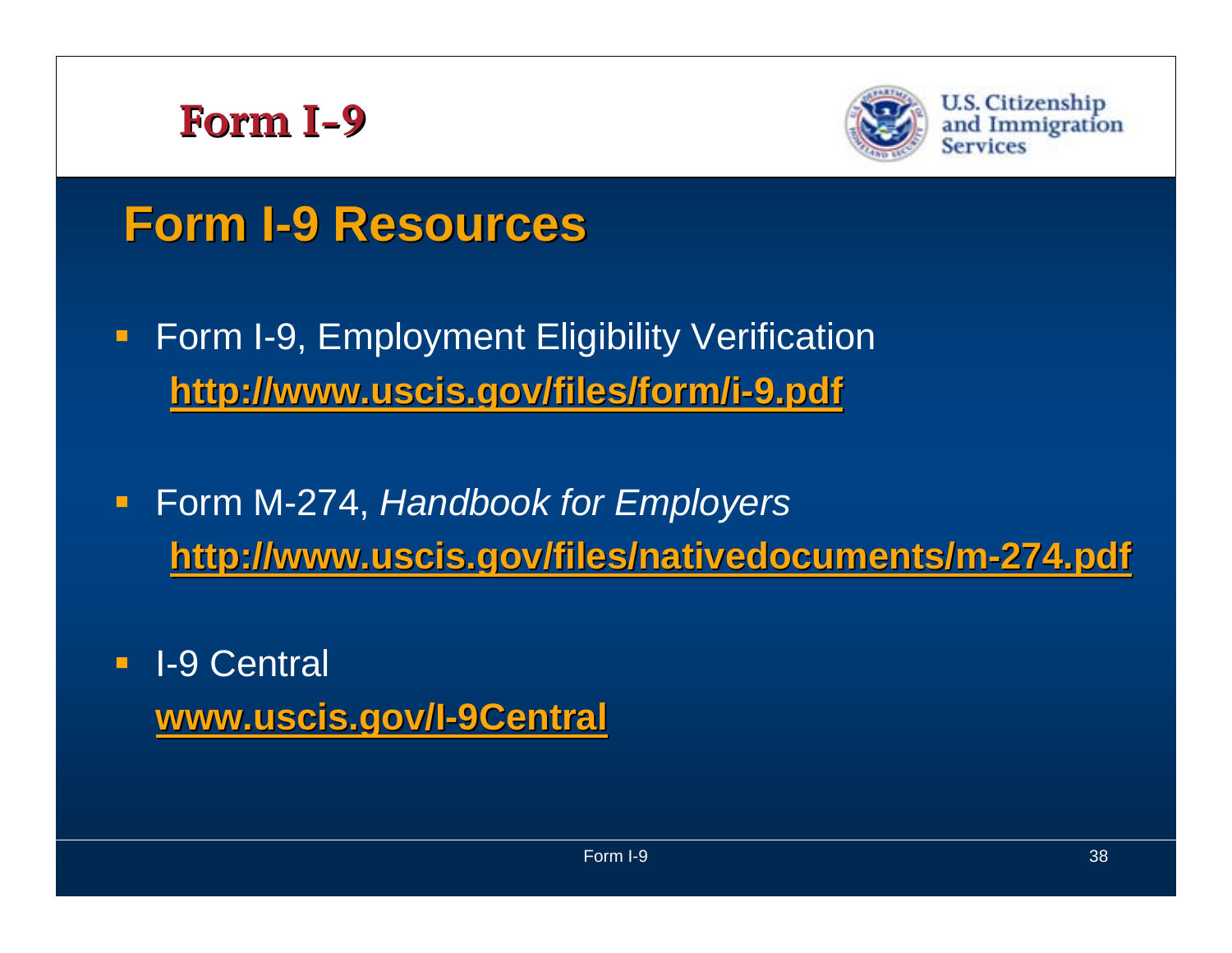

#### **Employee Hotline** · **– 1 -888 -897 -7781 (available in English and Spanish) (available in English and Spanish)**

- $\blacksquare$  Created to respond to employee inquiries, issues and complaints. The hotline uses an interactive voice response system. Employees choose from four options:
	- 1. General E-Verify information
	- 2. Completing Form I-9, Employment Eligibility Verification
	- 3. Contesting a Tentative Nonconfirmation or fixing a perceived Final Nonconfirmation error
	- 4. Filing a complaint regarding employer misuse of E-**Verify**
	- 5. Self Check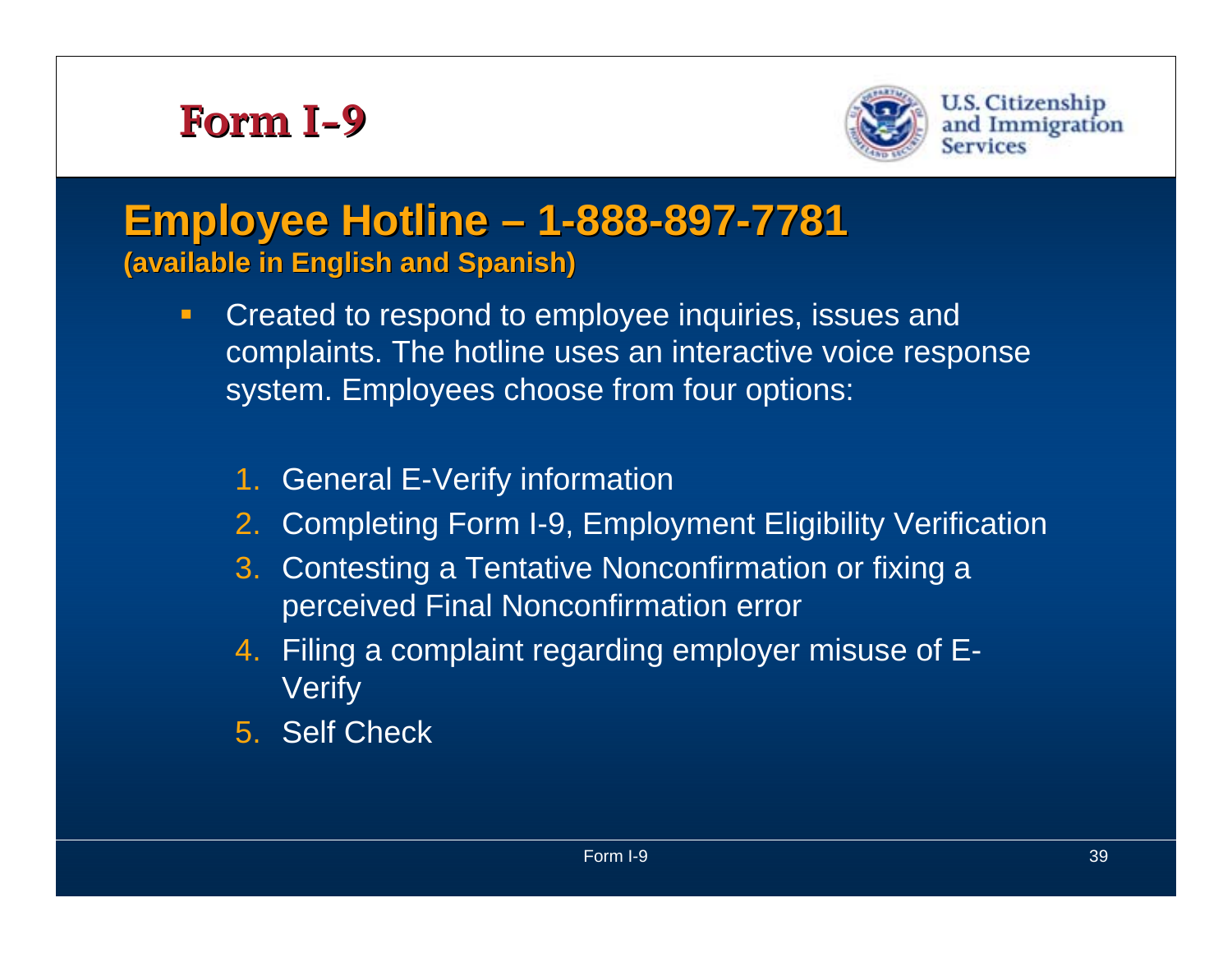



**U.S. Citizenship** and Immigration Services

# **Contact Information Contact Information**

**Customer Support: Customer Support: (888) 464 (888) 464 -4218 Form I -9 E -Mail: I-9Central@dhs.gov 9Central@dhs.gov Form I -9 Website: 9 Website: www.uscis.gov/I www.uscis.gov/I -9Central 9Central E -Verify E Verify E -Mail: E -Verify@dhs.gov Verify@dhs.gov E-Verify Website: www.dhs.gov/E-Verify Follow us on twitter: http://twitter.com/uscis**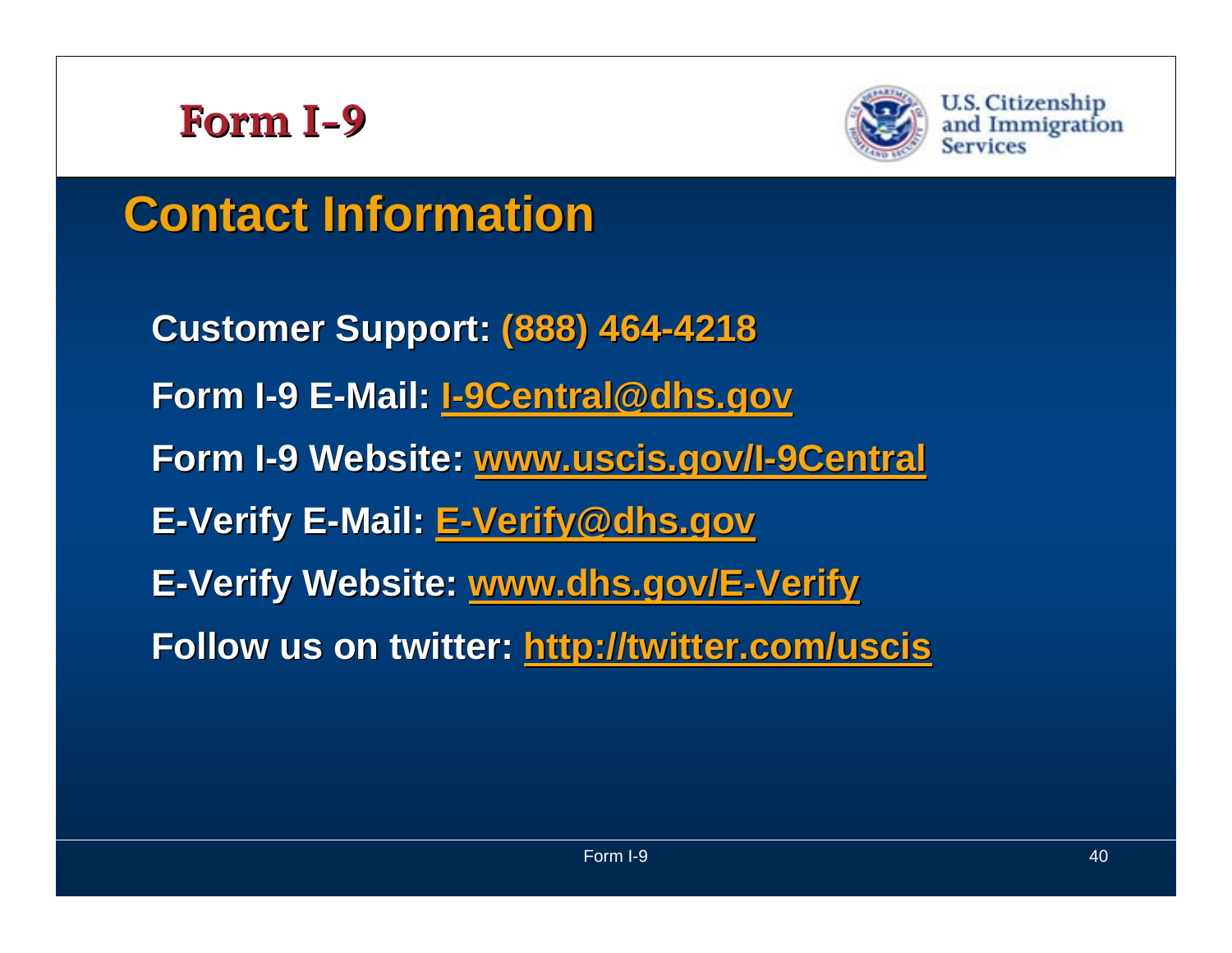

**U.S. Citizenship** and Immigration **Services** 

# **Disclaimer Disclaimer**

**Immigration law can be complex and it is not possible to describe every aspect of the process.**

**This presentation provides basic information to help you become generally familiar with rules and procedures.**

**For more information on the law and regulations please see our website: www.dhs.gov/E www.dhs.gov/E -Verify**